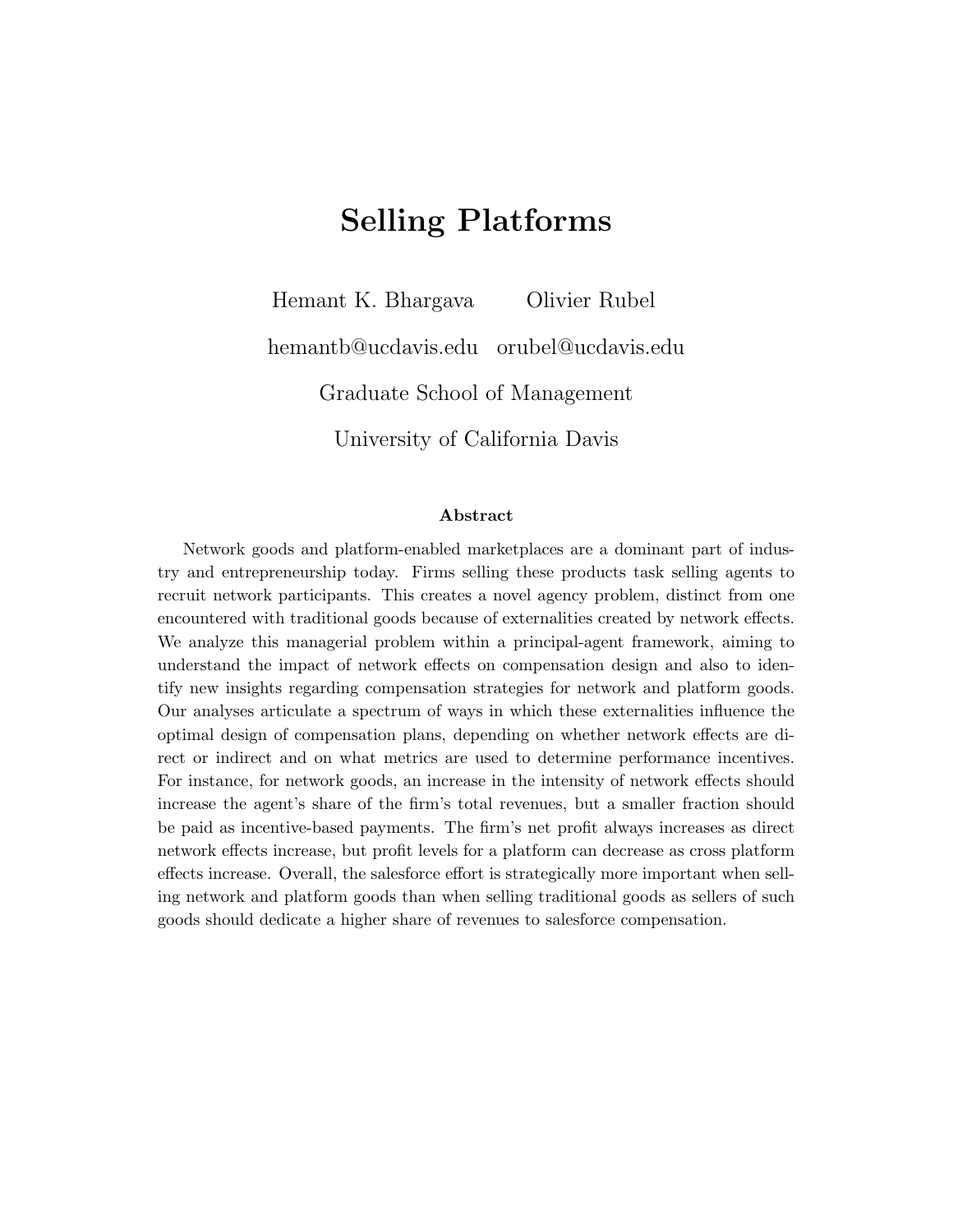### 1 Introduction

Thanks to network effects, platforms and network goods differ fundamentally from traditional products in how they create and provision value for users. Customers value these products not only for product features, but also for the networks that they enable to participate and interact with. These include "direct" or "same-side" network goods (e.g., *freecycle.org* or Skype) which facilitate interactions between one network of users, and platforms—which also enable "indirect" or "cross platform" network benefits by facilitating exchange between multiple networks (e.g., smartphone platforms;  $OpenTable$ , which connects restaurants with patrons; electronic payment platforms, which connect end-users with app developers and retail stores, respectively). Platform and network goods occupy a central position in today's economy across sectors such as information technology, health care and banking. Firms like Apple, Google or Microsoft for instance surpass more traditional companies like Coca Cola or General Electric, not only in terms of brand value, but also in terms of shareholder value. The unique economic characteristics of platforms and network goods have led to the discovery of novel competitive strategies engendered by network effects (Shy 2001; Eisenmann et al. 2006; Bhargava 2014).

This paper examines a vital aspect of network goods that has thus far not received attention, i.e., how managers should design performance-based compensation plans for agents tasked with recruiting network participants. Research into platforms has covered a rich set of issues such as pricing strategies (Liu and Chintagunta 2009), product design (Bakos and Katsamakas 2008), product launch (Lee and O'Connor 2003), seeding strategies (Dou et al. 2013), compatibility and competition (Farrell and Klemperer 2007), competition across platforms (Rochet and Tirole 2003; Chakravorti and Roson 2006), competition between incumbents and entrants (Katz and Shapiro 1992; Eisenmann et al. 2011), segmentation (Bhargava and Choudhary 2004; Jing 2007), timing of product introduction (Bhargava,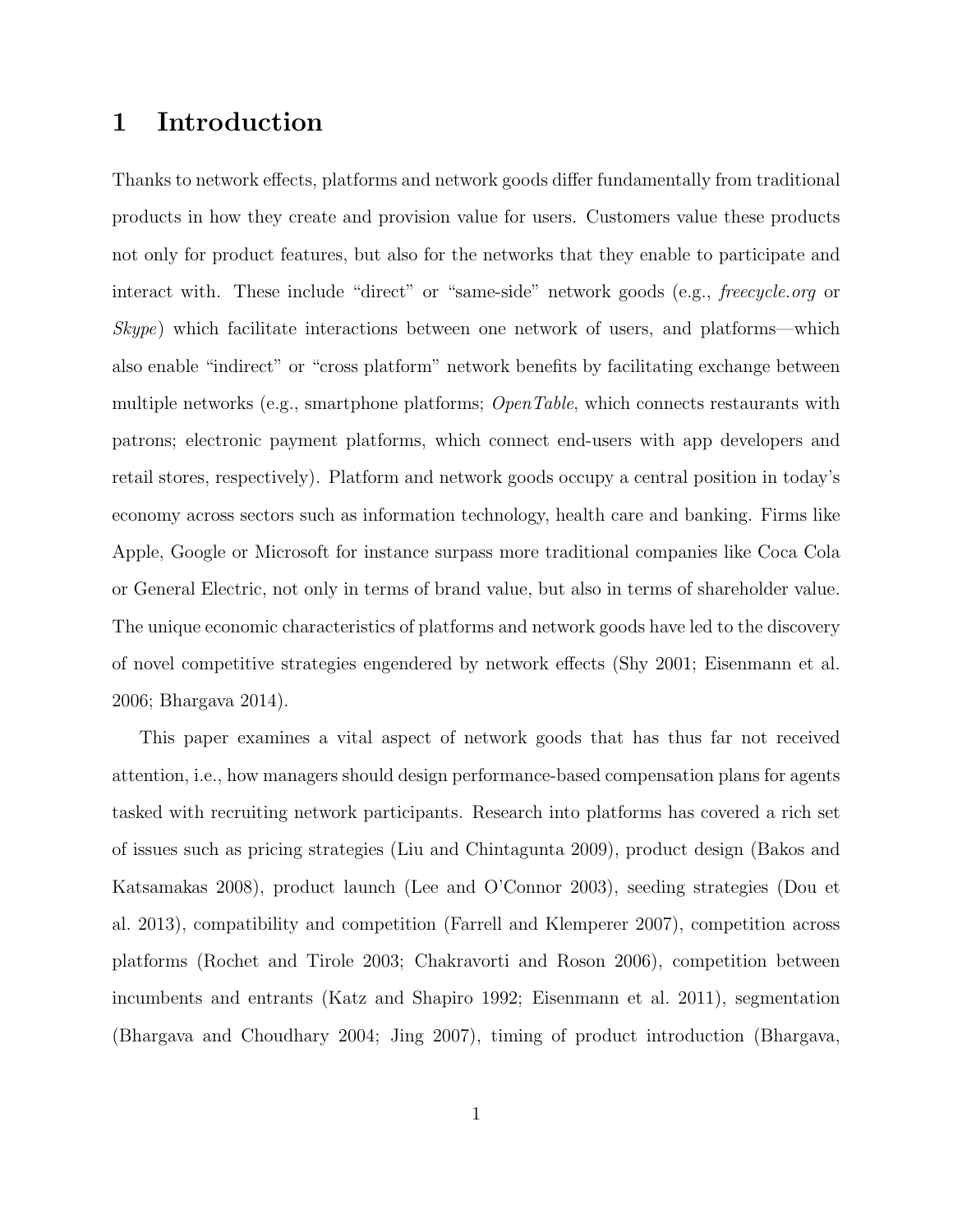Sun, et al. 2013), and business model design (Parker and Van Alstyne 2005; Hagiu 2007). But the intellectual framework of the extant research primarily revolves around one lever for influencing market outcomes, namely price—how much to charge, whom to charge, what to charge for, how to vary price over time, etc.

Platform firms, however, use levers other than price to influence market outcomes. In particular, sellers of network goods often achieve network growth through the efforts of selling agents. This is commonly seen in two-sided markets, but is also observed in single-sided markets. Kyruus, which provides coordination technology to multi-point health systems, hires sales staff to sign up provider organizations. Among two-sided markets, OpenTable employs sales people to sell the platform to restaurants managers. Credit Karma hires sales staff to acquire financial provider firms, rounding out its business objective of serving customers who seek financial products. American Well, an online platform connecting physicians with patients, employs sales agents to reach out to health insurance companies that contract with these physicians. Another important example is advertising oriented platforms such as media companies, which employ advertising sales agents to sell advertising space to advertisers (Sridhar et al. 2011).

Network mobilization, i.e., creating network growth, is a critical activity for managers of network goods, hence the problem of suitably managing and incentivizing sales agents is particularly acute. As with all goods, the main challenge in sales force compensation strategy originates from the unobservability of the sales agent's selling efforts, which managers circumvent by linking observed performance to compensations. This issue is very well studied in the case of traditional goods (Basu et al. 1985; Coughlan and Sen 1989; Lal and Srinivasan 1993; Joseph and Kalwani 1995; Joseph and Thevaranjan 1998; Krishnamoorthy et al. 2005; Steenburgh 2008; Albers and Mantrala 2008; Mantrala et al. 2010; Misra and Nair 2011; Jain 2012; Coughlan and Joseph 2012; Rubel and Prasad 2016), but not in the case of network goods and platforms.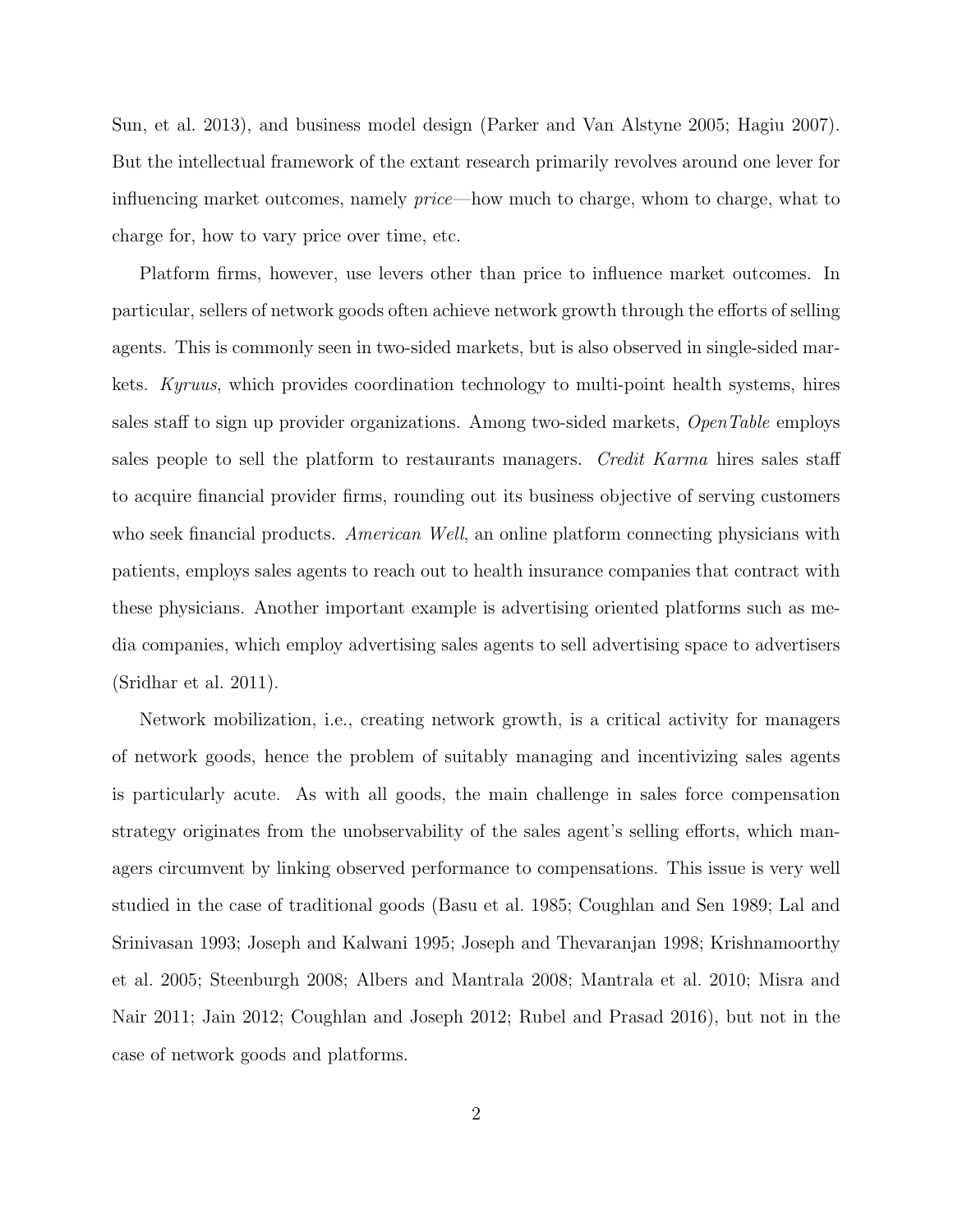A distinctive feature of agency relationships in the case of network goods and platforms comes from how network effects alter the outcome of the agent's efforts, and hence his incentives to work and take risks. As a result, series of strategic issues follow from this feature. First, how should network effects cause managers to change the lever with which they control the agent's effort, i.e., the commission rate? On one hand, there is support for an increase in sales commissions because stronger network effects amplify the agent's selling effectiveness. On the other hand, network goods "sell themselves" (i.e., sales occur on account of network size, less dependent on agent's efforts) suggesting a decreasing in commission. Second, how do network effects alter the mix between guaranteed and performance based compensation awarded to sales and business development staff? Third, do stronger network effects cause profit levels for platform companies to increase or decrease when sales forces are used to recruit network participants? Finally, what fraction of revenues should be allocated to the agent's compensation and in which way?

Neither the platform nor the salesforce literatures examine the design of compensation plans and performance-based incentives under network effects. To address these questions and discover novel actionable managerial guidelines relevant to platform firms, we propose a principal-agent model of platform sales. We analyze a series of models covering both direct and indirect effects, and (for two-sided network goods) with performance metrics on both sides vs. just the side that the agent is tasked with recruiting. We find that network effects indeed influence the design of compensation plan, but in a spectrum of ways depending on whether network effects are direct or indirect, and most importantly, based on the nature of externalities they generate. A key insight is that ignoring network effects in the design of compensation plans would lead to profit losses because managers would over estimate the effectiveness of the agent and under-estimate the optimal level of risk to which the agent should be exposed to through the performance based incentives.

We first consider the case of a network good characterized solely by direct network ef-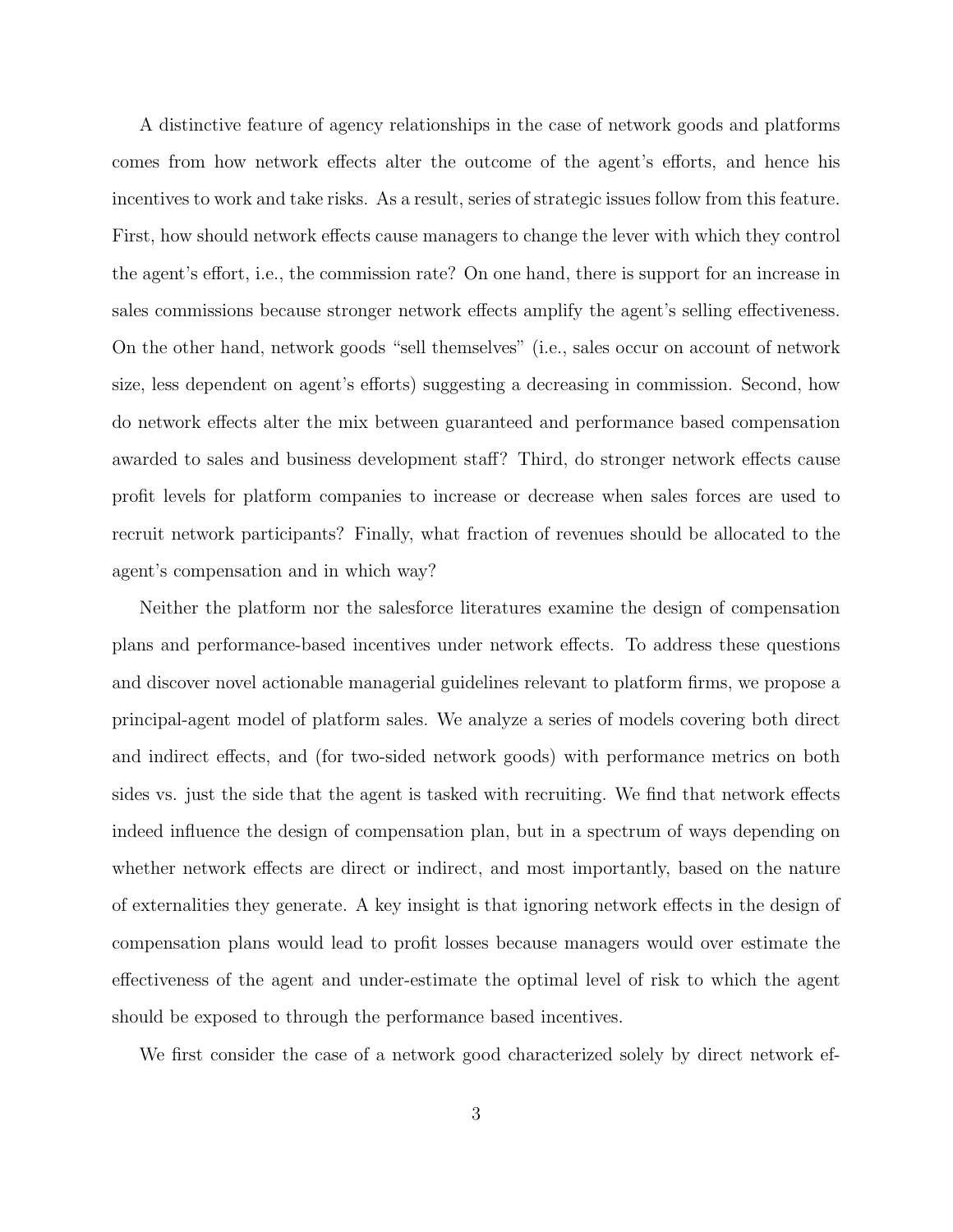fects, which increase not only the mean but also the variance of sales. We find that as the intensity of network effects increases, so does the firm's profit, but the firm gives up a greater percentage of earnings to the agent, and also increases the fraction of guaranteed salary. We then consider platforms or two-sided markets, where cross platform network effects between two sides (e.g., between restaurants and patrons in the case of OpenTable), drive the firm's profit. Again, cross platform network effects (on the side that the agent is hired to sell) increase both the mean and the variance of sales. Yet, cross platform network effects affect compensation design differently than direct network effects, because they generate externalities that differ from the network good case, i.e., externatilies between the two sides of the market (absent in the network good case). Specifically, we find that the optimal commission rate decreases with the intensity of network effects.

Surprisingly, for platform goods the firm's profit may decrease once the intensity of cross-network effects gets too large, even though the agent works harder. This emphasizes the need to incorporate cross platform network effects differently, and discerningly, in the agent's compensation plan. More importantly, this result highlights that the firm must deploy an appropriate number of instruments (metrics which are linked to performancebased incentives) to manage the externalities created by network effects. We show that compensation plans that meter network size on both sides of the market create an alwayspositive relationship between network effects and the firm's profit. Finally, we find that when multiple agents are employed to sell either a network good or a platform good, network effects always alter commission rates because of the externalities generated between agents.

The remainder of the paper evolves as follows. §2 presents a benchmark case of salesforce compensation without network effects. § 3 extends to network goods characterized by direct network effects, while §4 examines platforms or two-sided markets with cross platform network effects. In § 5, we generalize our results to two-sided compensation plans and multiple agents. §6 concludes.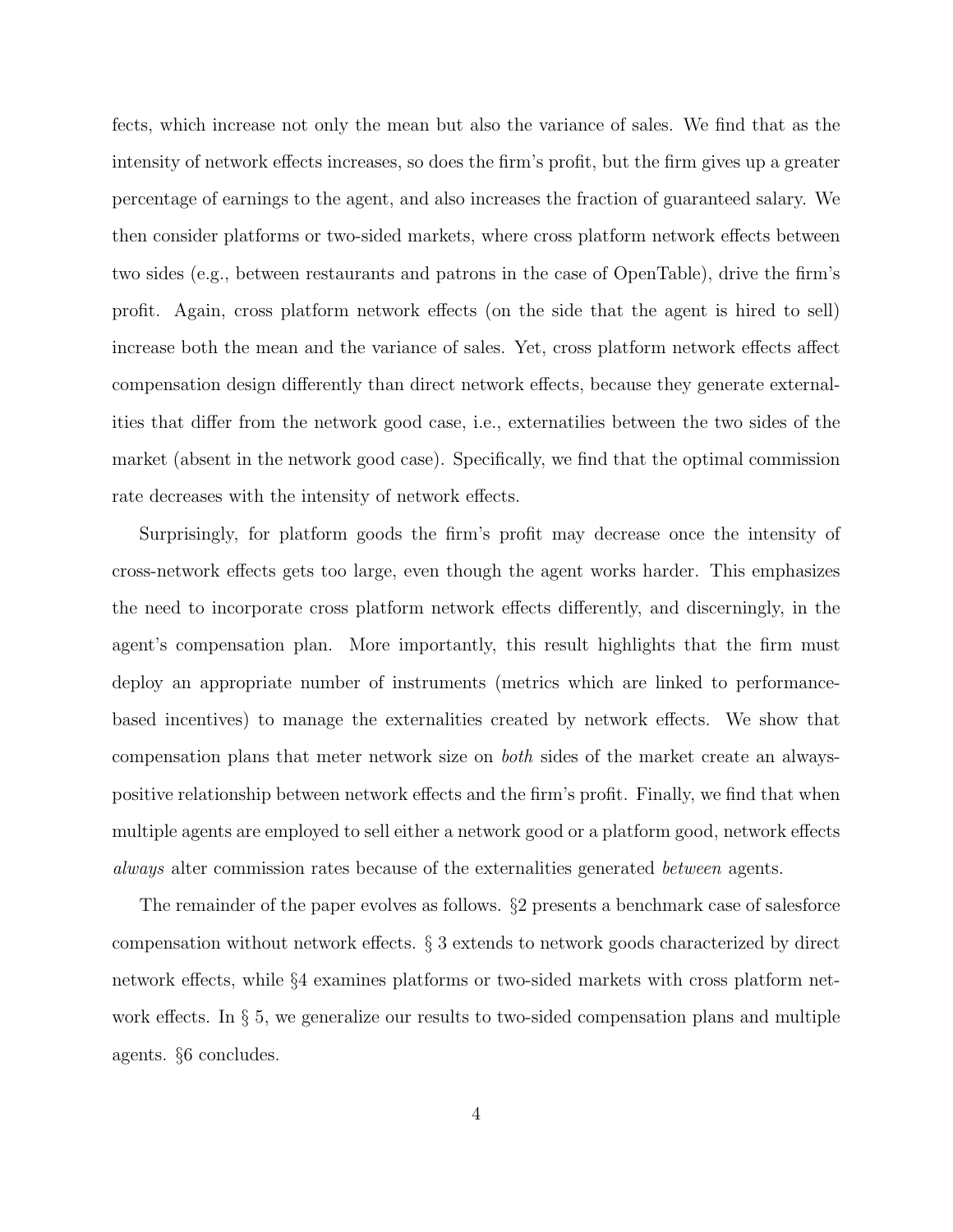### 2 Salesforce Compensation Design: Benchmark Case

Salesforce compensation design has been extensively studies for traditional goods, with no network effects. In the extant literature, the interplay between sales and selling effort is commonly captured by the relationship  $Q = V + \beta \mathbf{w} + \epsilon$  (Holmstrom and Milgrom 1987; Salanié 2005), where  $Q$  is the sales level for the good when the agent's sales effort level is w and selling effectiveness  $\beta$ , V is the baseline sales (also a proxy for the quality of the good), and  $\epsilon$  is Normally distributed with zero mean and variance  $\sigma^2$ , capturing demand shocks. These shocks prevent the manager from directly observing the agent's effort, hence the agent may decide to shirk. To circumvent this issue, the manager ties the agent's payment to his performance, i.e.,  $\omega(Q)$ , to incentivize him to optimally work from the firm's perspective. The literature on salesforce compensation design is built around the LEN framework (Linear Plan, Exponential Utility, Normally distributed performance, see, e.g., pp. 137-139 in Bolton and Dewatripont (2005)). Specifically, the manager offers a linear plan  $\omega = \alpha_0 + \alpha_1 Q$  (a base salary  $\alpha_0$ , and commission rate  $\alpha_1$  on sales) to an agent having an exponential utility function,

$$
U(\omega(Q), \mathbf{w}) = -e^{-\rho(\omega(Q) - C(\mathbf{w}))},\tag{1}
$$

where  $\rho$  is the agent's risk aversion coefficient and  $C(\mathbf{w})$  is the cost of effort (with  $C'(\mathbf{w}) > 0$ and  $C''(w) > 0$ . Linear contracts received much attention because of their robustness (demonstrated by Holmstrom and Milgrom (1987)) and simplicity in practice. Given the linear plan, the optimal level of effort is chosen to maximize the certainty equivalent of the agent's utility, i.e.,

$$
\mathbf{w}^* = \underset{\mathbf{w}}{\arg \max} \ \mathbb{E}[\omega(q)] - \frac{\rho}{2}Var[\omega(q)] - C(\mathbf{w}). \tag{2}
$$

Assuming that the agent's cost of effort is of the form  $C(\mathbf{w}) = \mathbf{w}^2/2$ , we obtain that the level of effort exerted by the agent is  $\mathbf{w}^* = \beta \alpha_1$ .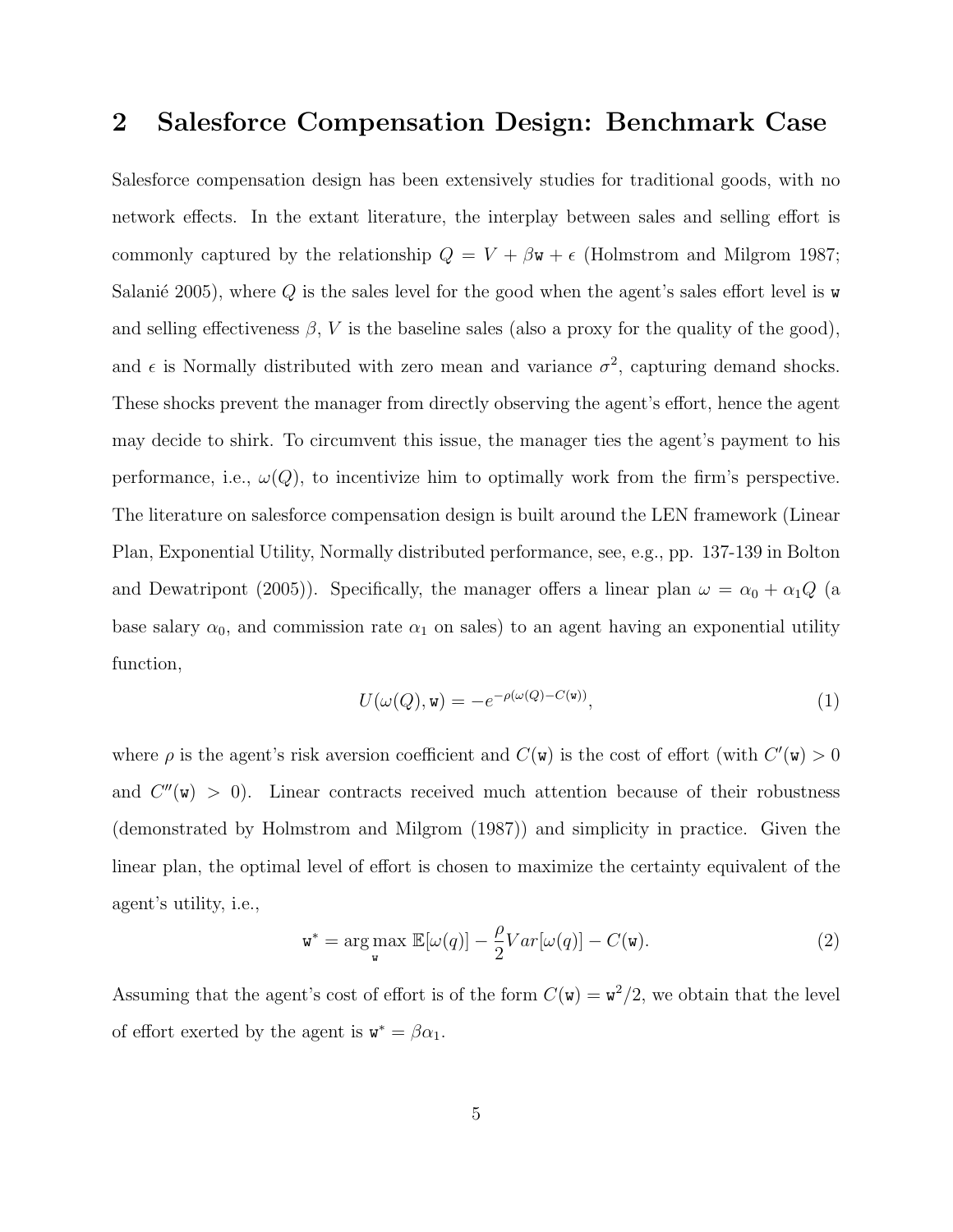The manager then determines the parameters of the contract to maximize the firm's profit, i.e.,

$$
\mathbb{E}[\Pi] = \mathbb{E}[Q] - (\alpha_0 + \alpha_1 \mathbb{E}[Q]),\tag{3}
$$

where  $\mathbb{E}[Q] = V + \beta \mathbf{w}$ , subject to the agent's incentive compatibility constraint (IC), i.e.,  $\mathbf{w} =$ **w**<sup>\*</sup>, and the agent's individual rationality condition (IR), i.e.,  $\mathbb{E}[\omega(Q(\mathbf{w}^*))]-\frac{\rho}{2}$  $\frac{\rho}{2}Var[\omega(Q(\mathbf{w}^*))]$  —  $C(\mathbf{w}^*) > R$ , respectively, where R is the value of the agent's outside option. As a result, we obtain that the optimal commission rate and effort level are  $\alpha_1^* = \frac{\beta^2}{\beta^2 + \rho \sigma^2}$  and  $w^* = \beta \alpha_1^* =$  $\beta^3$  $\frac{\beta^3}{\beta^2+\rho\sigma^2}$ , respectively (see Bolton and Dewatripont (2005) for similar results). Furthermore, the share of performance based incentives in the agent's total cash compensation, i.e.,  $\Lambda_0 =$  $\alpha_1 \mathbb{E}[Q]$  $\frac{\alpha_1 \mathbb{E}[Q]}{\alpha_0 + \alpha_1 \mathbb{E}[Q]}$ , is equal to  $\frac{2\beta^2}{\beta^2 + \rho}$  $\overline{\beta^2+\rho\sigma^2}$  $\beta^4 + V(\beta^2 + \rho \sigma^2)$  $\frac{\beta^4 + V(\beta^2 + \rho \sigma^2)}{\beta^4 + 2R(\beta^2 + \rho \sigma^2)}$ 

These results allow us to make three observations regarding compensation design for traditional goods. First, the agent expends effort proportionally to his commission rate. Second, as it might be expected, a more effective agent (higher  $\beta$ ) works more, and the firm sets a higher commission rate for an agent who is more effective or less risk averse  $(\rho)$ . Finally, the standalone value of the product, i.e.,  $V$ , does not alter the commission rate but does change the share of performance based incentives received by the agent, such that  $\frac{\partial \Lambda_0}{\partial V} > 0$ . Next, in the core of the paper, we investigate how these quantities, and others, change as sales are also driven by network effects.

### 3 Compensation Design with Direct Network Effects

In this section we consider one-sided network goods that exhibit direct network effects, i.e., users' benefit increases with the presence of other "similar" users. Common examples include systems designed for communication, community, coordination and sharing (e.g., Skype, online tennis clubs, "meetup" groups, freecycle, Kyruus). Then, the product's sales growth is influenced, besides product quality and the agent's effort, by existing network size.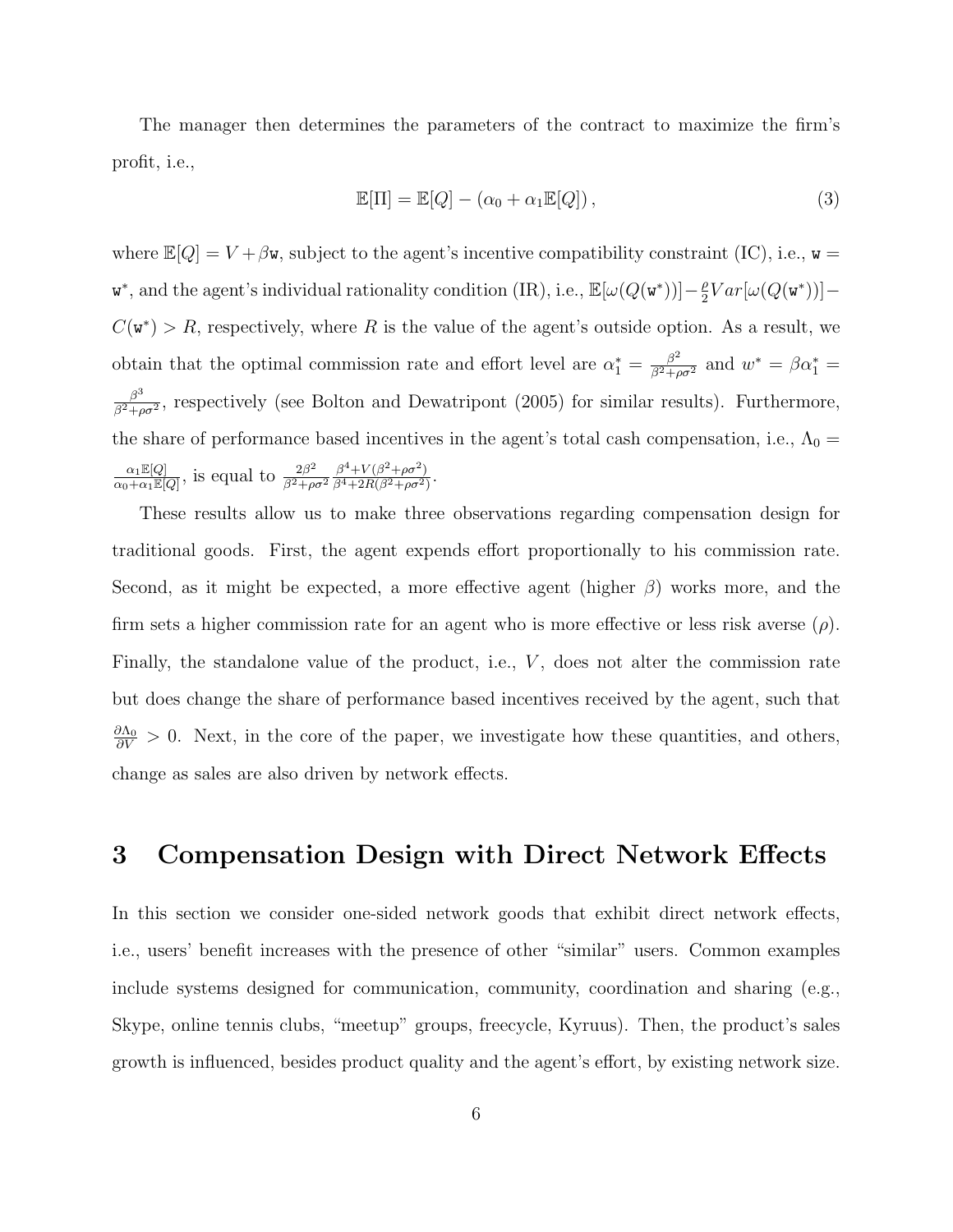We augment the sales equation in the traditional good case as follows  $Q = V + \beta \mathbf{w} + \eta Q^e + \epsilon$ , where  $0 < \eta < 1$  measures the strength of network effects and  $Q^e$  is the market's expectation regarding Q. If consumers form rational expectations, i.e.,  $Q = Q^e = q$ , the equilibrium demand becomes

$$
q = \frac{V + \beta \mathbf{w}}{1 - \eta} + \frac{\epsilon}{1 - \eta}.
$$
\n<sup>(4)</sup>

This setup satisfies important properties of network goods. First, volatility of market outcomes increases with network effects as  $Var(q) = \frac{Var(\epsilon)}{(1-\eta)^2} = \frac{\sigma^2}{(1-\eta)^2}$  $\frac{\sigma^2}{(1-\eta)^2}$ . The theoretical literature on network goods notes that equilibrium outcomes can vary between total market failure and a highly successful outcome. Competitive markets display even higher variance due to standards wars and the possibility of a winner-take-all outcome. Stock prices of companies that make network goods tend to exhibit higher volatility. Second, network effects exaggerate the potential impact of each unit of selling effort, because if the product becomes popular, high adoption levels can further propel sales.

Similar to the benchmark case, the manager offers the salesperson a linear compensation plan that links payment and observed performance q, i.e.,  $\omega(q) = \alpha_0 + \alpha_1 q$ , and the agent determines his utility-maximizing selling effort. As a result, we obtain that the optimal effort exerted by the agent is

$$
\mathbf{w}^* = \beta \frac{\alpha_1}{1 - \eta}.\tag{5}
$$

When direct network effects exist, i.e.,  $0 < \eta < 1$ , the effectiveness of the agent's effort is enhanced by the intensity of network effects and for  $\eta > 0$ , the agent is motivated to work more for any value of the commission rate  $\alpha_1$ .

Given this insight, what is the profit maximizing commission rate and how should the agent's exposure to risk be varied with network effects? Alternatively, should the man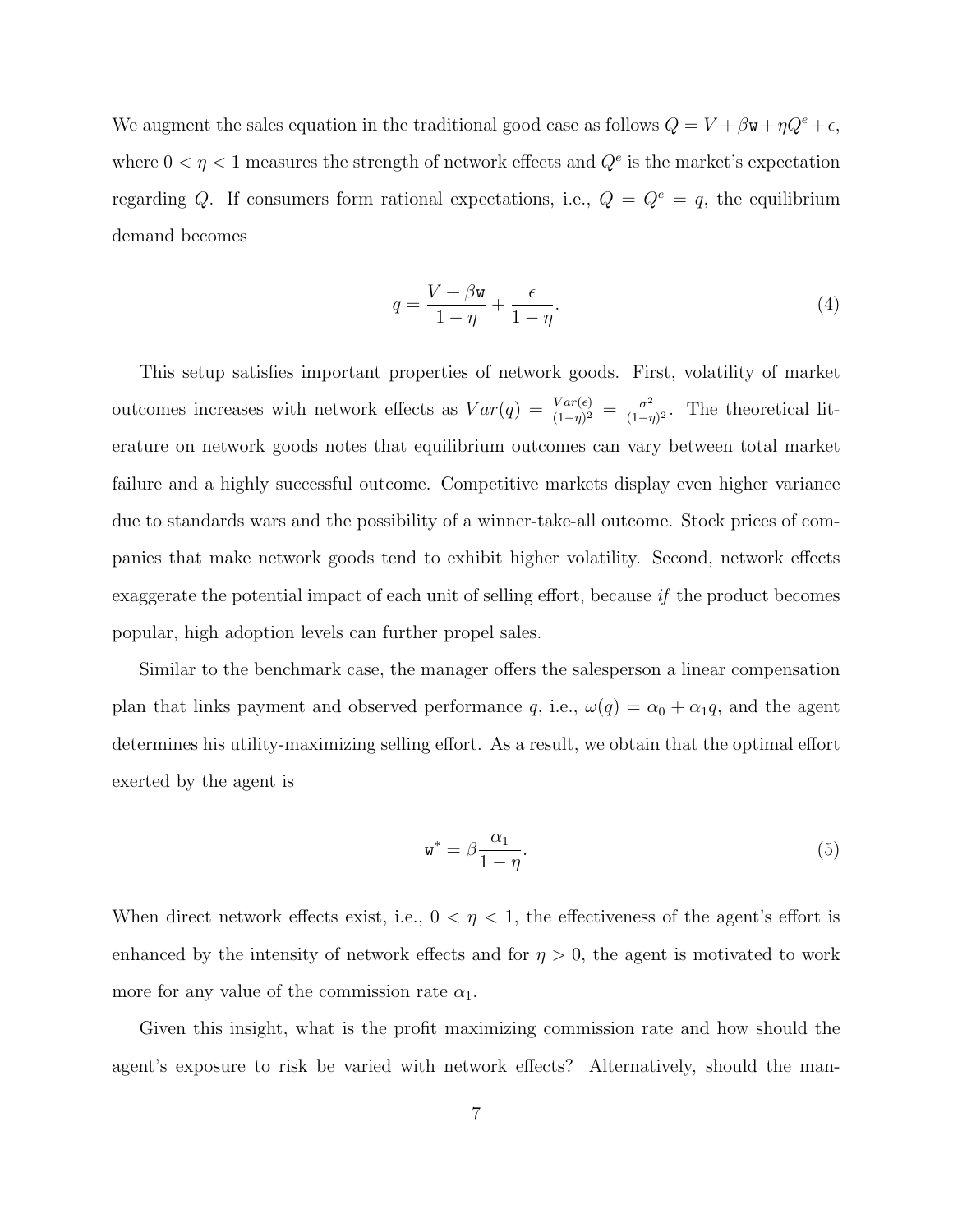ager increase or decrease the share of performance based rewards in the agent's total cash compensation? On the one hand, the intensity of the network augments the agent's selling effectiveness, which means that the firm should increase the commission rate to capitalize on the motivational effects of network effects on the agent's behavior, similar to what would happen when the agent's selling effectiveness increases in the case of traditional goods. But on the other hand, and contrary to traditional goods, the intensity of the network also allows the agent to benefit from the 'free" sales engendered by the size of the network, irrespective of the agent's exerted effort, which should call for lower incentives in the agent's cash compensation.

To formally explore how the manager should fractionally allocate the total compensation between performance-based incentives and the fixed salary, we again write the firm's expected profit as

$$
\mathbb{E}[\Pi] = \frac{V + \beta \mathbf{w}}{1 - \eta} - \left(\alpha_0 + \alpha_1 \frac{V + \beta \mathbf{w}}{1 - \eta}\right)
$$
(6a)

$$
= \underbrace{\frac{V + \beta \mathbf{w}}{1 - \eta}}_{sales\ revenue} - \underbrace{\frac{(R + C(\mathbf{w}))}{basic\ compensation}}_{compression} - \underbrace{\frac{\rho}{2}Var(\omega)}_{compensation\ for\ risk}
$$
(6b)

where  $\mathbb{E}[q] = \frac{V + \beta \mathbf{w}}{1-\eta}$  is the expected revenue generated by the agent and  $\alpha_0 + \alpha_1 \frac{V + \beta \mathbf{w}}{1-\eta}$  $\frac{\gamma + \beta \mathbf{w}}{1 - \eta}$  is the cost of compensating this agent.

How does the intensity of network effects influence the optimal commission rate  $\alpha_1^*$  that the firm should offer the agent? An increase in  $\eta$  implies higher expected sales, but also higher sales volatility, thereby increasing the agent's exposure to compensation risk. Hence the agent demands higher payment to compensate for this increased risk. Consider if, on top of this, the firm were to increase the commission rate and motivate the agent to work even more, leading to even higher sales volatility. In return, the firm would need to compensate the agent for the extra cost of effort as well as for the greater risk. This additional compensation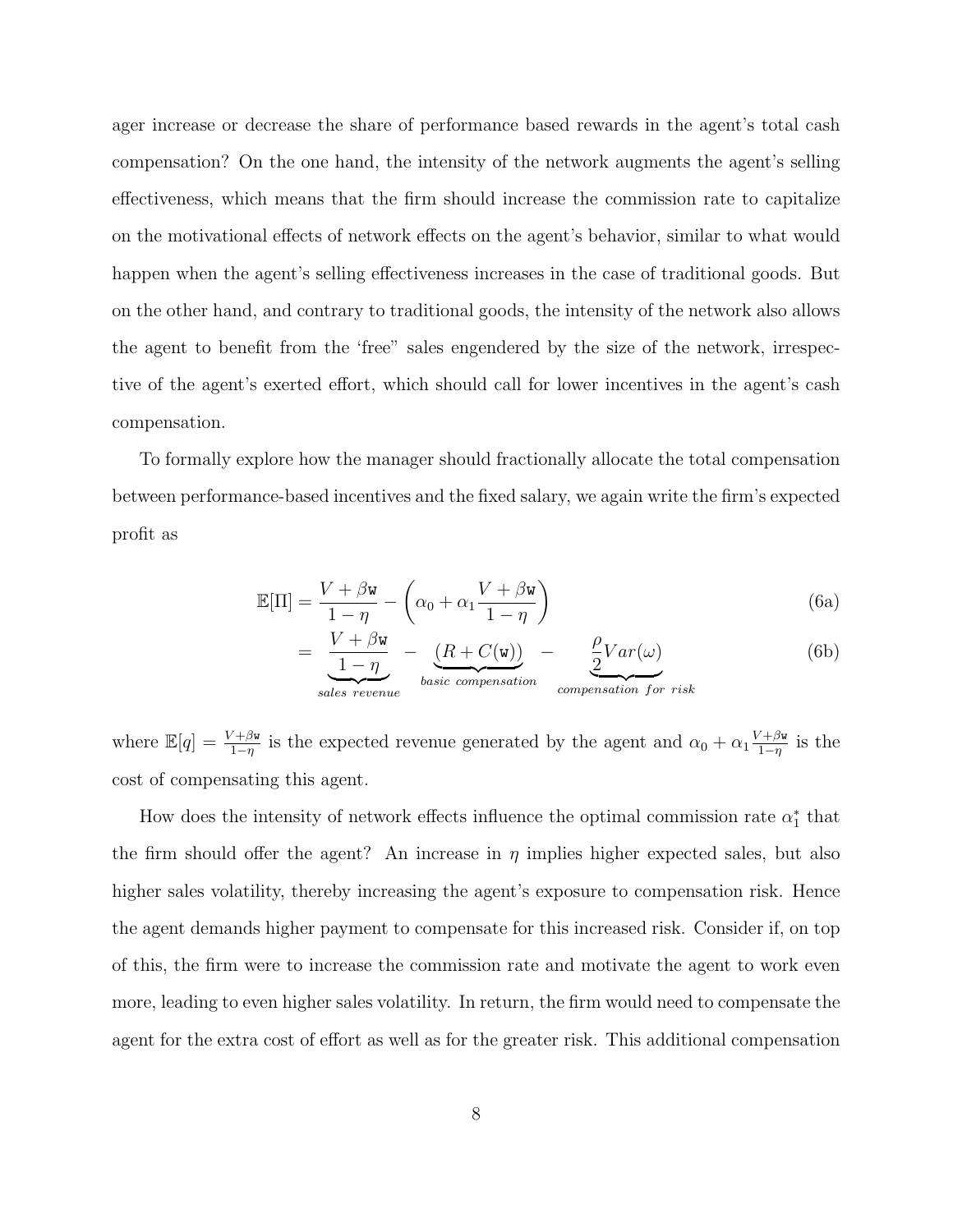cost caused by higher commission rate must be balanced against the gains from higher sales. The combined effect of  $\eta$  on  $\alpha_1^*$  (i.e.,  $\frac{\partial \alpha_1^*}{\partial \eta}$ ) has the same sign as  $\frac{\partial^2 \pi}{\partial \alpha_1 \partial \eta}$ . Computing the effect of  $\alpha_1$  on profit,

$$
\frac{\partial \pi}{\partial \alpha_1} = \underbrace{\frac{\beta^2}{(1-\eta)^2}}_{\text{change in revenue}} - \underbrace{\left(\frac{\alpha_1 \beta^2}{(1-\eta)^2} + \frac{\rho \sigma^2 \alpha_1}{(1-\eta)^2}\right)}_{\text{change in compensation costs}}
$$
(7)

we see that  $\eta$  affects both revenue and compensation costs in a similar way, specifically, the effect is purely a multiple of the general tradeoff between revenue and (compensation) costs. Hence, a change in  $\eta$  does not alert this tradeoff (i.e.,  $\frac{\partial^2 \pi}{\partial \alpha_1 \partial \eta} = \frac{\partial \pi}{\partial \alpha_2 \partial \eta}$  $\frac{\partial \pi}{\partial \alpha_1} \times \frac{\partial \pi}{\partial \eta}$ , because the revenue-cost tradeoff is already set optimally (i.e., numerators in Eq.7 cancel out at  $\alpha_1^*$ , where  $\frac{\partial \pi}{\partial \alpha_1} = 0$ . Therefore the optimal commission rate is independent of  $\eta$  (formally,  $\frac{\partial^2 \pi}{\partial \alpha_1 \partial \eta} = 0 = \frac{\partial \alpha_1^*}{\partial \eta}.$ 

Proceeding with the compensation design, we compute the optimal commission rate by solving the first order condition ( $\frac{\partial \pi}{\partial \alpha_1} = 0$ ). This leads to the following result.

**Proposition 1.** Under direct network effects, 1) the optimal commission rate is independent of  $\eta$ , and 2) the share of incentive payment in the agent's total compensation is reduced as  $\eta$ increases. Formally,

$$
\alpha_1^* = \frac{\beta^2}{\beta^2 + \rho \sigma^2},\tag{8a}
$$

$$
\Lambda_1^* = \frac{2V(1-\eta)}{\beta^2} + \frac{2\beta^2}{(\beta^2 + \rho\sigma^2)} \quad simplified, \ at \ R = 0 \tag{8b}
$$

An increase in  $\eta$  increases the agent's compensation risk. For the firm, it is less expensive to mitigate this risk through fixed salary than through higher incentives (because the latter itself creates risk). Therefore, while the commission rate remains unchanged, the agent's total compensation increases along with the share of fixed salary in this total compensation. This result is not motivated by concern that the agent would shirk due to the free sales generated by the size of the network. On the contrary, the agent works more as network effects increase,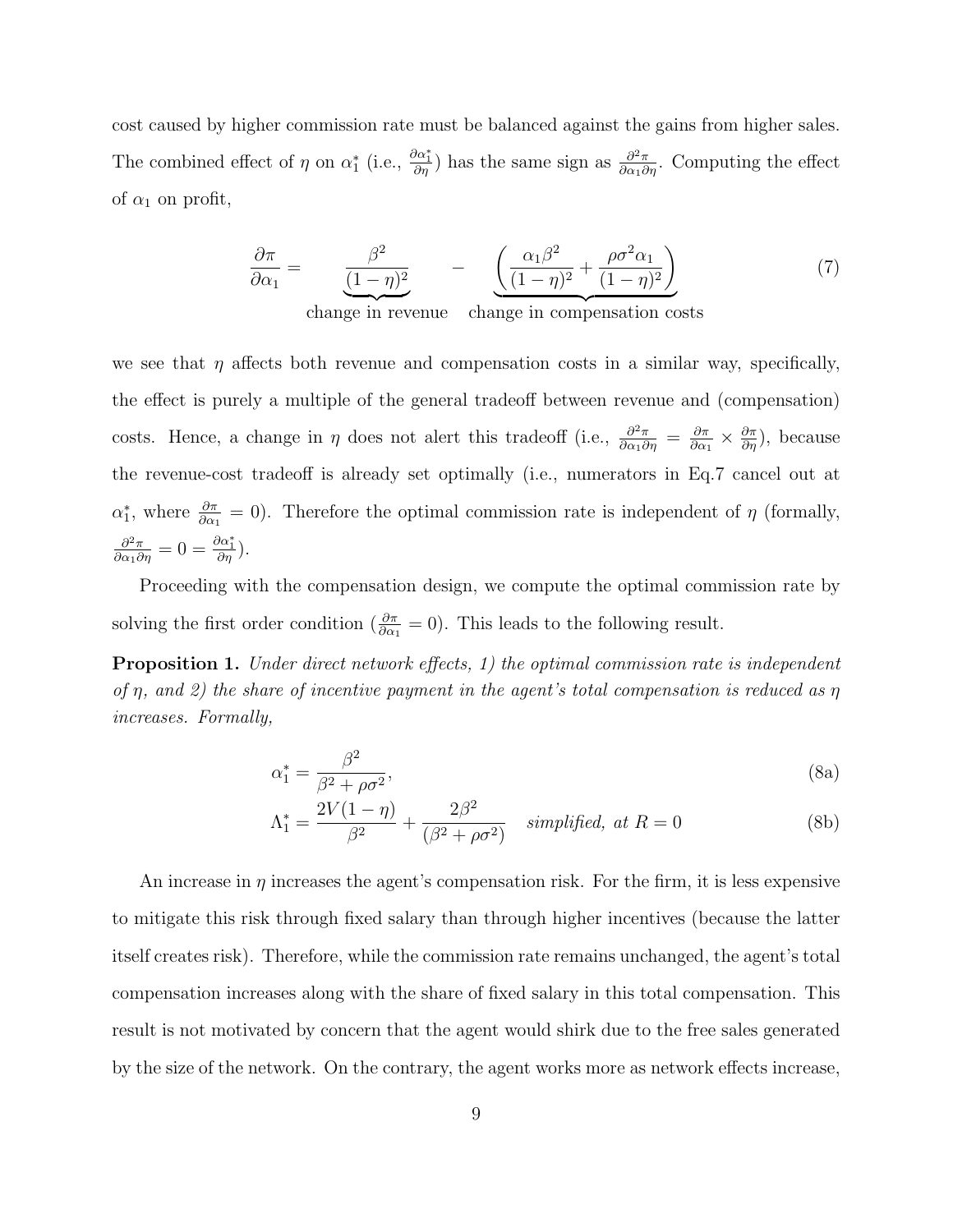i.e.,  $\frac{\partial \mathbf{w}^*}{\partial \eta} > 0$ . The firm enjoys an increase in expected sales  $(\mathbb{E}[q(\mathbf{w}^*)] = \frac{V}{1-\eta} + \frac{\beta^4}{(1-\eta)(\beta^2)}$  $\frac{\beta^4}{(1-\eta)(\beta^2+\rho\sigma^2)}$ and, being less risk-averse, is better off shifting more of the risk to itself. Although the absolute value of the agent's incentive compensation increases on account of increased sales, his fixed compensation increases in a greater proportion than  $\mathbb{E}[q(\mathbf{w}^*)] \alpha_1^*$ , thereby reducing the share of performance-based incentives in the agent's total salary.

Proposition 1 demonstrates that in equilibrium, the manager decreases the agent's risk exposure as the intensity of direct network effect increases, increasing at the same time the firm's exposure. This suggests, due to synchronicity between risk and reward, that the firm should keep an increasing share of sales revenues as network effects increase. Surprisingly, that is not the case, as can be verified easily because  $\frac{\partial \omega(q(\mathbf{w}^*,\eta))}{\partial \eta}<0.$ 

Proposition 2. As the intensity of the network effect increases, the manager should dedicate a higher share of revenues to sales force compensation, leaving a smaller share to the firm.

Thanks to the agent's effort and the intensity of network effects, the firm's revenues equal  $q^* = \frac{V + \beta \mathbf{w}^*}{1 - n}$  $\frac{+\beta \mathbf{w}^*}{1-\eta}$  (recall, we normalized the unit profit margin to 1). Trivially, the total profit potential of the network good increases as network effects get stronger. But the increased intensity of network effects also implies greater volatility in outcomes, making the agent more concerned about his salary, and causing the firm to increase the agent's total compensation as  $\eta$  increases. Specifically, computing the share of the agent's compensation in the firm's sales revenues, i.e.,  $\Omega_1 = \frac{\alpha_0 + \alpha_1^* q^*}{q^*}$  $\frac{\partial^4 \alpha_1^* q^*}{q^*}$ , i.e.,  $\Omega_1^* = \frac{\beta^4}{2((\beta^4 + V(1-\eta)(\beta^2 + \rho \sigma^2))})$ , we find that  $\frac{\partial \Omega_1^*}{\partial \eta} > 0$ .

Fig. 1 encapsulates the two main findings discussed above regarding the mix of compensation given to the agent, and the agent's share of total revenues from sales. Our final result in this section shows that the increase in the share of earnings paid to the sales agent, as network effects increase, does not happen at the expense of lower profits. This result is insightful because firms can control the intensity of network effects through product design, e.g., by controlling the level of openness in the system, or by altering the tools for search, discovery, matching and transactions with other users. The result reveals that if the manager were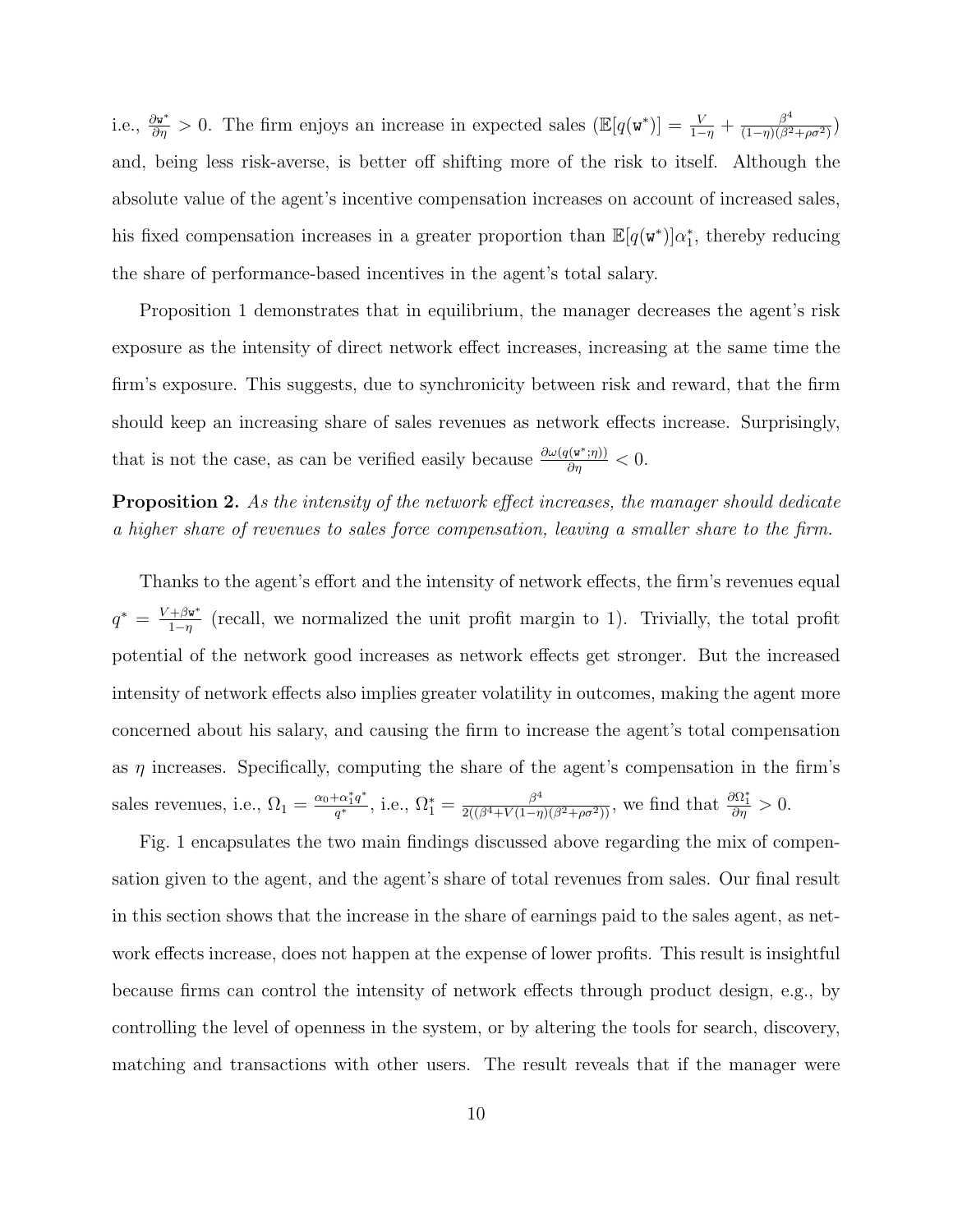

Figure 1: How network effects influence nature of compensation, and sharing of gains between agent and firm. Total compensation (relative to firm's profit) increases with intensity of network effects, while share of commission (dashed line) decreases.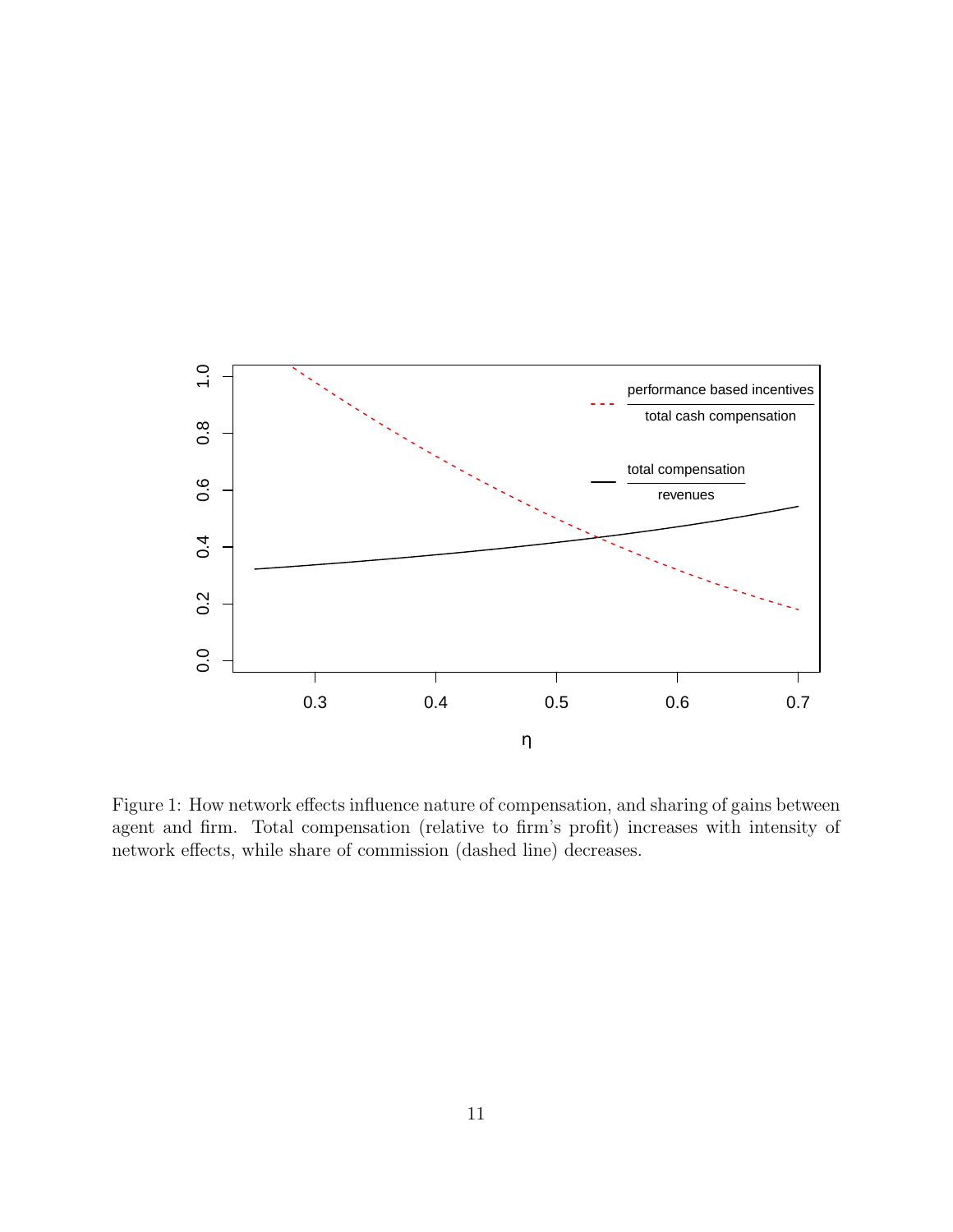to strategically choose the intensity of the network effect, the optimal intensity  $\eta^*$  could be found by maximizing the marginal revenues generated by the network good (net of the compensation costs) to the marginal cost of varying  $\eta$ . Again, the inference that the firm's profit increases with an increase in  $\eta$  is most evident for  $R=0$ , where  $\Pi^* = \frac{V}{1-\eta} + \frac{\beta^4}{2(\beta^2 + \rho\sigma^2)}$  $\frac{\beta^4}{2(\beta^2+\rho\sigma^2)(1-\eta)^2}.$ 

Proposition 3. The firm's profit, net of salesforce compensation costs, increases with the intensity of network effects, ie.,  $\frac{\partial \Pi^*}{\partial \eta} > 0$ .

The key insight from Propositions 2 and 3 is that when selling a product with (positive) direct network effects, it is in the firm's interest to compensate the sales agent handsomely for selling a product whose sales depend greatly on factors outside the agent's control. Network effects increase both the mean and the variance of sales, altering the agency relationship between the firm and the selling agent hired to sell the good. Consequently, the firm is better able, in expectation, to realize the higher profit potential of the network good by not only relieving the agent's increased compensation risk, but also passing a greater share of its earnings to the sales agent, compared to a firm selling a traditional good. These results create new insights on how network effects impact the firm's management of its salesforce. Most importantly, these findings highlight the strategic importance of personal selling for network goods, and suggest that owners of the firm be more actively engaged in early-stage business development (with less reliance on sales agents), thereby creating better alignment between risk and reward.

### 4 Salesforce Strategy in Two-Sided Markets

We now consider a two-sided platform marketplace, characterized by *cross platform* network effects between two sides. We label these two sides as  $B$  (buyers) and  $S$  (sellers). The platform firm creates the infrastructure and business rules that enable transactions between buyers and sellers. In this stylized interpretation, a transaction involves the seller transferring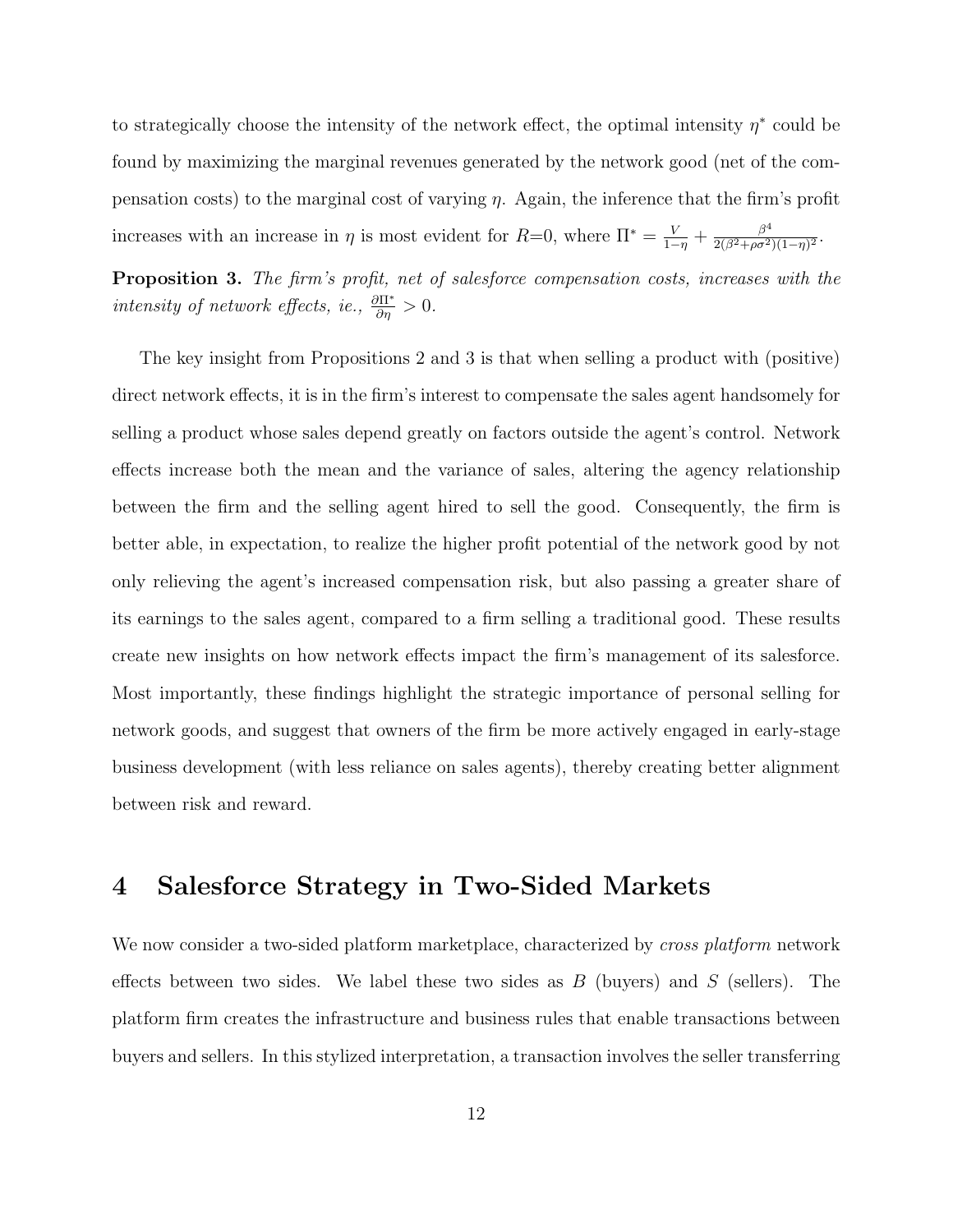some product or service that creates value for the buyer, in exchange for a fee. The platform may capture a commission on the transaction or it may set membership fees for buyers and/or sellers. Research on business models for two-sided market platforms has highlighted the tensions between pricing (monetization) and sales (Bhargava, Sun, et al. 2013). One crucial insight from this research is that often the optimal strategy for the platform is to subsidize one side of the market while monetizing the other (Parker and Van Alstyne 2005; Eisenmann et al. 2006). These are labeled the "subsidy" (or "free") and the "paying" sides. Commonly, the subsidy side corresponds to buyers, while the paying side corresponds to sellers.

In the extant research on platforms, sales on each side of the platform are described primarily as a function of pricing on that side, installed base on the other side (the crossnetwork effect), and stand-alone features of the product. For instance, a smartphone has stand-alone value due to its in-built features (e.g., processor, voice and data capabilities, storage, calendar, mail etc.) and cross-network benefits depending on the third-party apps available on its app store. Let  $Q_b$  and  $Q_s$  represent sales on the buyer and seller sides, influenced by stand-alone benefits ( $V_b$  and  $V_s$ , respectively) and cross-network benefits ( $\eta_b Q_s$ and  $\eta_s Q_b$ ). Here,  $\eta_b$  reflect the intensity of cross-network effects for buyers, i.e., measures the value that buyers place on size of the seller network; similarly,  $\eta_s$  reflects the intensity of cross-network effects for sellers. Plugging all other influences into the error terms  $\epsilon_b$  and  $\epsilon_s$  (on the two sides of the platform), the sales model in existing literature may be described as follows.

$$
Q_b = V_b + \eta_b Q_s + \epsilon_b \tag{9}
$$

$$
Q_s = V_s + \eta_s Q_b + \epsilon_s. \tag{10}
$$

To this existing model, and following the structure introduced in §3, we apply a salesforce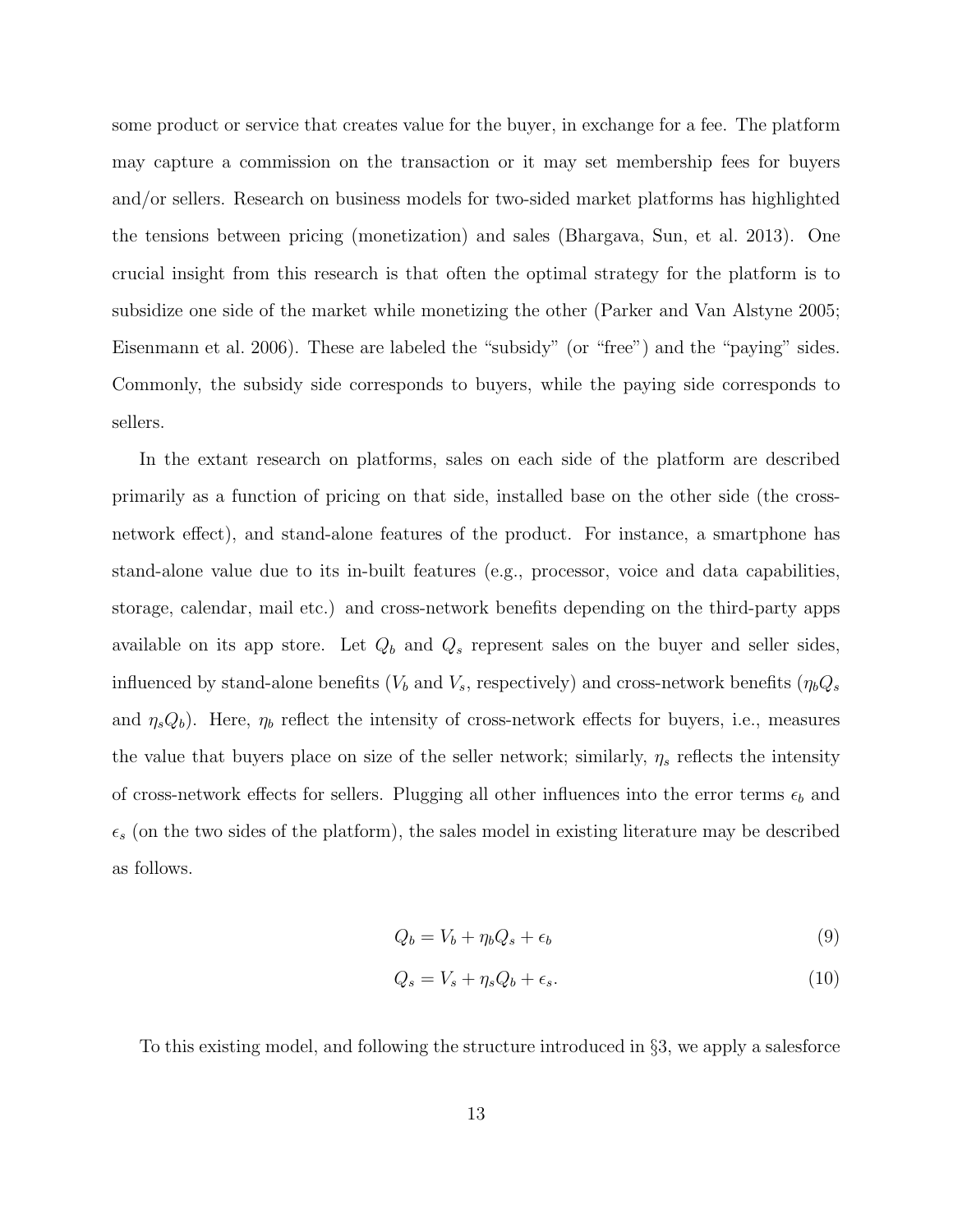instrument on one side of the two-sided market, namely the paying side (usually businesses, or, "sellers"). If the agent puts in effort w to recruit sellers, the sales levels on the two sides of the platform marketplace are modified to add the term  $\beta w$ , reflecting the contribution of the agent.

$$
Q_b = V_b + \eta_b Q_s + \epsilon_b \tag{11a}
$$

$$
Q_s = V_s + \eta_s Q_b + \beta \mathbf{w} + \epsilon_s. \tag{11b}
$$

This seller-side agent structure is motivated by many real-world platform products which deploy salesforce to recruit paying-side participants, while relying on word-of-mouth and inherent value (both stand-alone benefits and cross-network benefits) to create growth on the non-paying side (often, consumers or "buyers"). A simple prototypical example to illustrate this idea is the two-sided market created by *CreditKarma* which provides consumers with a free credit report, and earns revenue by directing these "users" to firms that seek to provide financial products to them. CreditKarma captures consumer-users through word-of-mouth and online advertising, and has an in-house sales team responsible for signing up financial service providers. Another example is advertising selling agents in media companies who are responsible for selling advertising space to advertisers and not for growing eyeballs.

As before,  $\epsilon_b$  and  $\epsilon_s$ , are assumed to be normally distributed (with means 0 and variance  $\sigma_b^2$  and  $\sigma_s^2$ , respectively). Both  $\eta_b$  and  $\eta_s$  are each assumed to be less than 1, which can be achieved without loss of generality by scaling other parameters in the model. Further,  $\eta_s > 0$ (representing that the paying side values the platform for the access it provides to the subsidy side, which eventually pays the "paying" side for some service), while  $\eta_b$  can be positive or negative, indicating that the subsidy side may not be necessarily perceived positively by the paying side, e.g., advertising on a newspaper can be seen negatively by readers, while advertisers value the number of readers. Similar to the previous section, we employ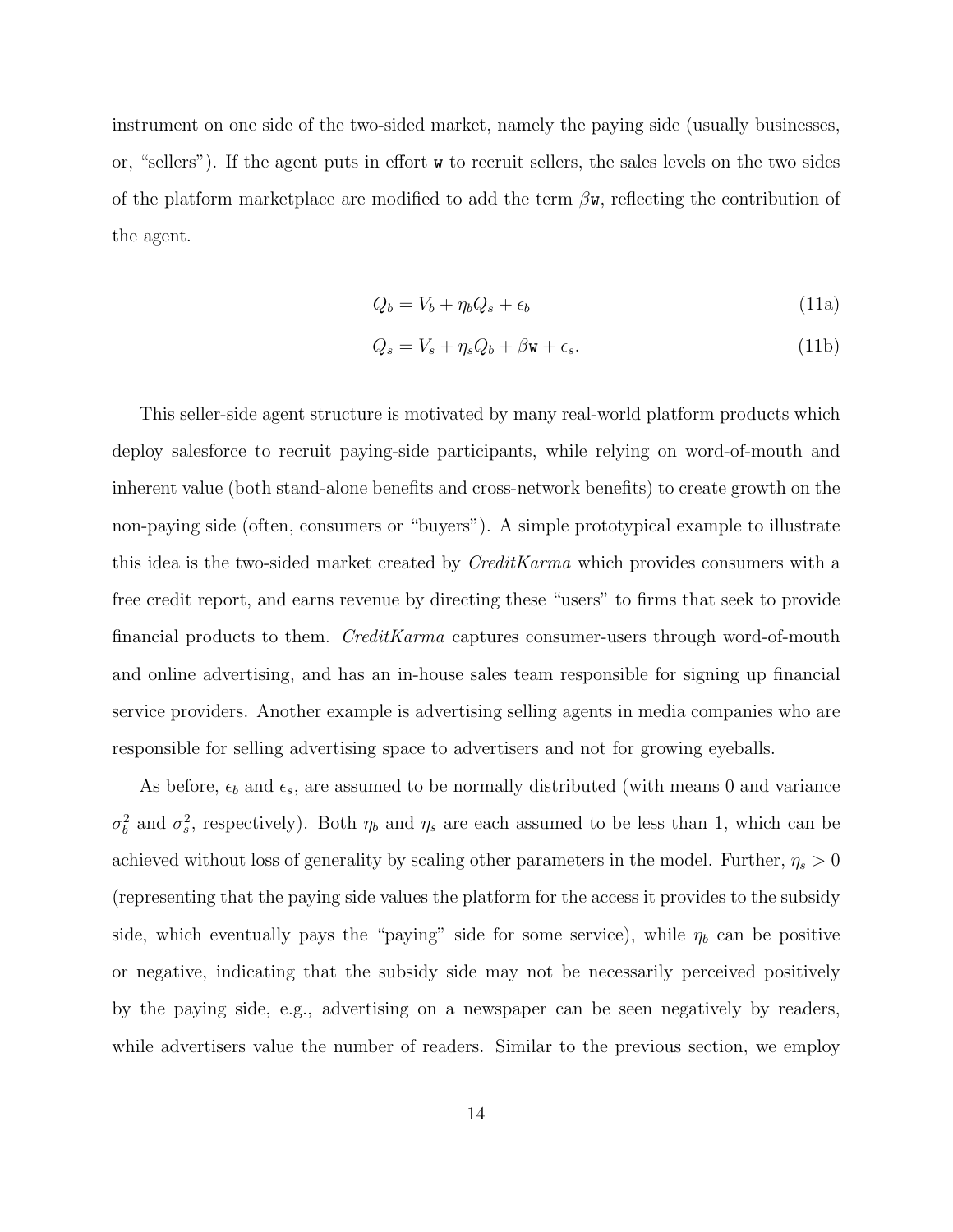a rational expectations framework and consider a linear compensation plan. Specifically, cross-substituting  $Q_s$  and  $Q_b$  in Eq. 11 yields the equilibrium levels  $q_s$  and  $q_b$  on the two sides,

$$
q_b = \frac{V_b + \eta_b (V_s + \beta \mathbf{w} + \epsilon_s) + \epsilon_b}{1 - \eta_b \eta_s} \tag{12a}
$$

$$
q_s = \frac{V_s + \eta_s (V_b + \epsilon_b) + \beta \mathbf{w} + \epsilon_s}{1 - \eta_b \eta_s},\tag{12b}
$$

and the agent's compensation is  $\omega(q_s) = \alpha_0 + \alpha_1 q_s$ , which comprises a guaranteed salary,  $\alpha_0$ , plus a commission rate  $\alpha_1$  linked to sales on the paying side. As a result, the certainty equivalent of the agent's utility is given by

$$
\mathbb{E}[U(\mathbf{w})] = \alpha_0 + \alpha_1 q_s(\mathbf{w}) - \frac{\mathbf{w}^2}{2} - \frac{\rho}{2} \frac{\alpha_1^2 (\sigma_b^2 \eta_s^2 + \sigma_s^2)}{(1 - \eta_b \eta_s)^2}.
$$
\n(13)

The agent's optimal effort strategy is then determined such that  $w^* = \arg \max$ w  $\mathbb{E}[U(\mathsf{w})],$ which yields that

$$
\mathbf{w}^* = \beta \frac{\alpha_1}{1 - \eta_b \eta_s}.\tag{14}
$$

Similar to the network good case, cross platform network effects increase the agent's selling effectiveness, causing the agent to work more for a given sales commission as network effects increase. The firm, in turn, gets a greater payoff for each unit of agent compensation. Intuitively, then, following the logic of Proposition 2, the firm would be expected to set aside a greater share of its revenues to salesforce compensation when network effects are stronger. We examine this intuition formally by identify the optimal parameters of the compensation plan, i.e., the guaranteed payment and commission rate, subject to the agent's IC and IR conditions.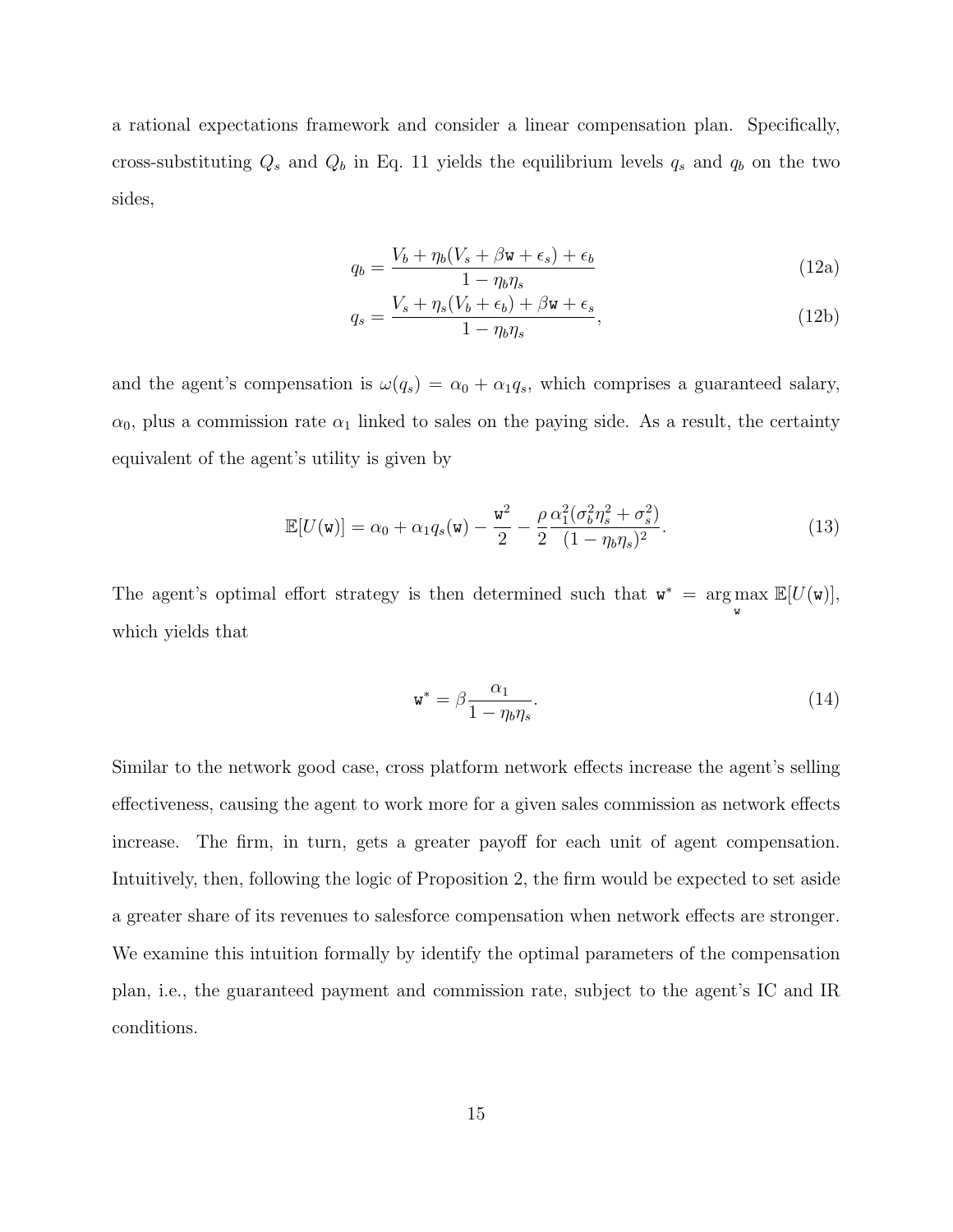### 4.1 Optimal Linear Plan with Cross Platform Effects

Let  $\mathbb{E}[\Pi]$  be the expected profit of the firm such that

$$
\mathbb{E}[\Pi] = \frac{V_s + \eta_s V_b + \beta \mathbf{w}}{1 - \eta_b \eta_s} - \left(\alpha_0 + \alpha_1 \frac{V_s + \eta_s V_b + \beta \mathbf{w}}{1 - \eta_b \eta_s}\right),\tag{15}
$$

where, similar to the direct network effects case,  $\frac{V_s + \eta_s V_b + \beta_w}{1 - \eta_b \eta_s}$  is the expected revenue generated by the agent's effort and network effects, and  $\alpha_0 + \alpha_1 \frac{V_s + \eta_s V_b + \beta w}{1 - n_0 n_0}$  $\frac{+\eta_s V_b + \beta \mathbf{w}}{1-\eta_b \eta_s}$  is the expected compensation paid to the agent. The optimal commission rate is characterized by  $\alpha_1^* = \arg \max_{\alpha_1}$  $\mathbb{E}[\Pi],$ subject to the agent's incentive compatibility and individual rationality conditions, i.e.,  $w^* =$  $\beta \frac{\alpha_1}{1-n}$  $\frac{\alpha_1}{1-\eta_b\eta_s}$  and  $\mathbb{E}[U(\mathbf{w}^*)] > 0$ , respectively. For single-sided network goods with direct network effects only, Proposition 1 established that commission rate is independent of  $\eta$  while the share of incentive payment in the agent's total compensation reduces with  $\eta$  (i.e.,  $\frac{\partial \alpha_1^*}{\partial \eta} = 0$ and  $\frac{\partial \Lambda_1^*}{\partial \eta}$  < 0). Our next result examines the same questions under cross-platform effects, solving the first-order condition  $\left(\frac{\partial \mathbb{E}[\Pi]}{\partial \alpha_1} = 0\right)$  to obtain optimal commission rate. Recall that  $\eta_s$  measures the importance of the size of buyer network to sellers, while  $\eta_s$  is the importance of seller network size to buyers.

Proposition 4. Under cross-platform network effects, 1) the optimal commission rate decreases in  $\eta_s$  but is independent of  $\eta_b$ , and 2) an increase in  $\eta_b$  reduces the share of incentive payment in the agent's total compensation, while increase in  $\eta_s$  may cause the optimal share to either increase or decrease. Formally,

$$
\alpha_1^* = \frac{\beta^2}{\beta^2 + \rho \left(\sigma_s^2 + \sigma_b^2 \eta_s^2\right)}
$$
\n(16a)

$$
\Lambda_2^* = 2\frac{(V_s + V_b \eta_s)(1 - \eta_b \eta_s)}{\beta^2} + \frac{2\beta^2}{\beta^2 + \rho(\sigma_s^2 + \sigma_b^2 \eta_s^2)}
$$
(16b)

Proposition 4 elucidates that cross-platform effects, contrary to direct network effects, do impact the commission rate received by the agent. Specifically, for an agent hired to recruit sellers, only the externality generated by the number of buyers on the number of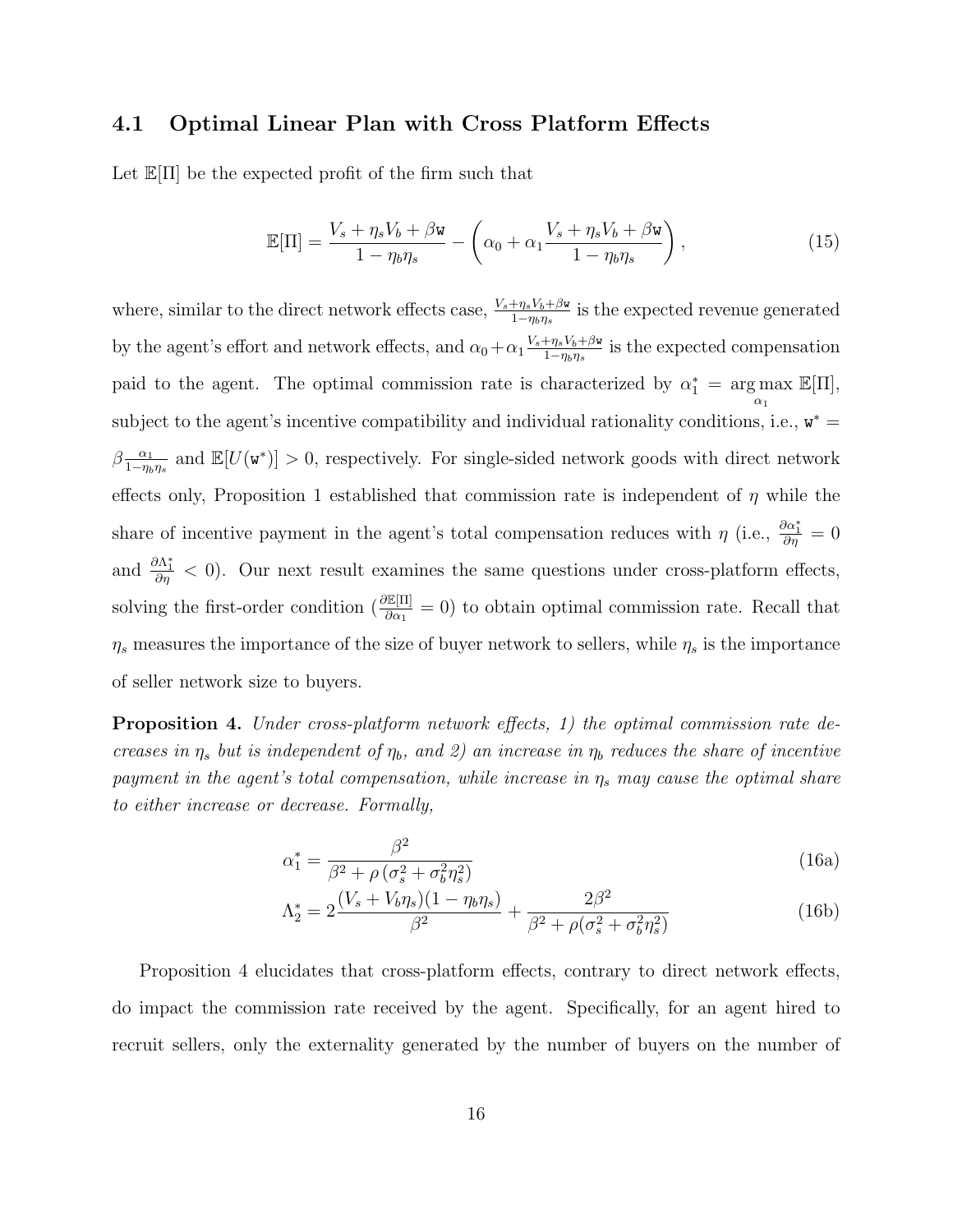sellers, as captured by  $\eta_s$ , matters. This result has several implications. First, it reveals that network effects should enter the commission rate as a way to internalize the externalities that they generate, a result that we generalize in Section 5. Second, it provides the insight that for cross-platform network goods (when an agent is hired to recruit on the seller-side), it is the network effect perceived by buyers that affects commission design. In contrast, the seller-side network effect  $\eta_b$  does not affect commission rate. In this sense, it behaves like V (core product value), because its impact on the agent's benefit from the platform depends on  $q_b$  which, as with V, is a metric that the agent does not directly influence.

Taking a deeper look at the role of network effects we note that the commission rate now decreases in  $\eta_s$ . To understand why this is the case, recall that  $\eta_s$  captures how sensitive sellers are to the number of buyers participating in the platform, which increases the value of platform for sellers, not unlike  $V_s$ . However, contrary to  $V_s$ , the optimal commission rate varies with  $\eta_s$ , because even though  $\eta_s$  increases the value of the platform, it also channels the uncertainty that exists in the buyer's side to the seller's side. Thus, cross platform effects create a negative externality (increased risk) that the firm internalizes through the commission rate. To further understand this insight, we contrast the respective role of  $\eta_b$ and  $\eta_s$  on sales generated in the sellers' side, i.e.,  $q_s = \frac{V_s + \eta_s (V_b + \epsilon_b) + \beta \mathbf{w} + \epsilon_s}{1 - \eta_s \eta_s}$  $\frac{\nu_b + \epsilon_b + \beta \mathbf{w} + \epsilon_s}{1 - \eta_b \eta_s}$ . When  $\eta_b$  increases, it impacts in a similar way the agent's effectiveness and sales variance, that is by a factor equal to  $\frac{1}{1-\eta_b\eta_s}$ . This is not true when  $\eta_s$  varies as it increases the agent's effectiveness by 1  $\frac{1}{1-\eta_b\eta_s}$ , but its impact on sales variance is  $\eta_s \frac{1}{1-\eta_s}$  $\frac{1}{1-\eta_b\eta_s}\epsilon_b+\frac{1}{1-\eta_b}$  $\frac{1}{1-\eta_b\eta_s\epsilon_b}\epsilon_s$ . This asymmetry creates the negative externality that the manager must internalize by adjusting the commission rate accordingly.

Turning to the mix of guaranteed and performance-based payments in the agent's compensation plan reveals that  $\Lambda_2^*$  (fraction of performance-based incentives to total compensation) shares both similarities and differences with respect to  $\Lambda_{1}^{*}$ . Specifically, we note that the share of performance based incentives in the agent's total cash compensation always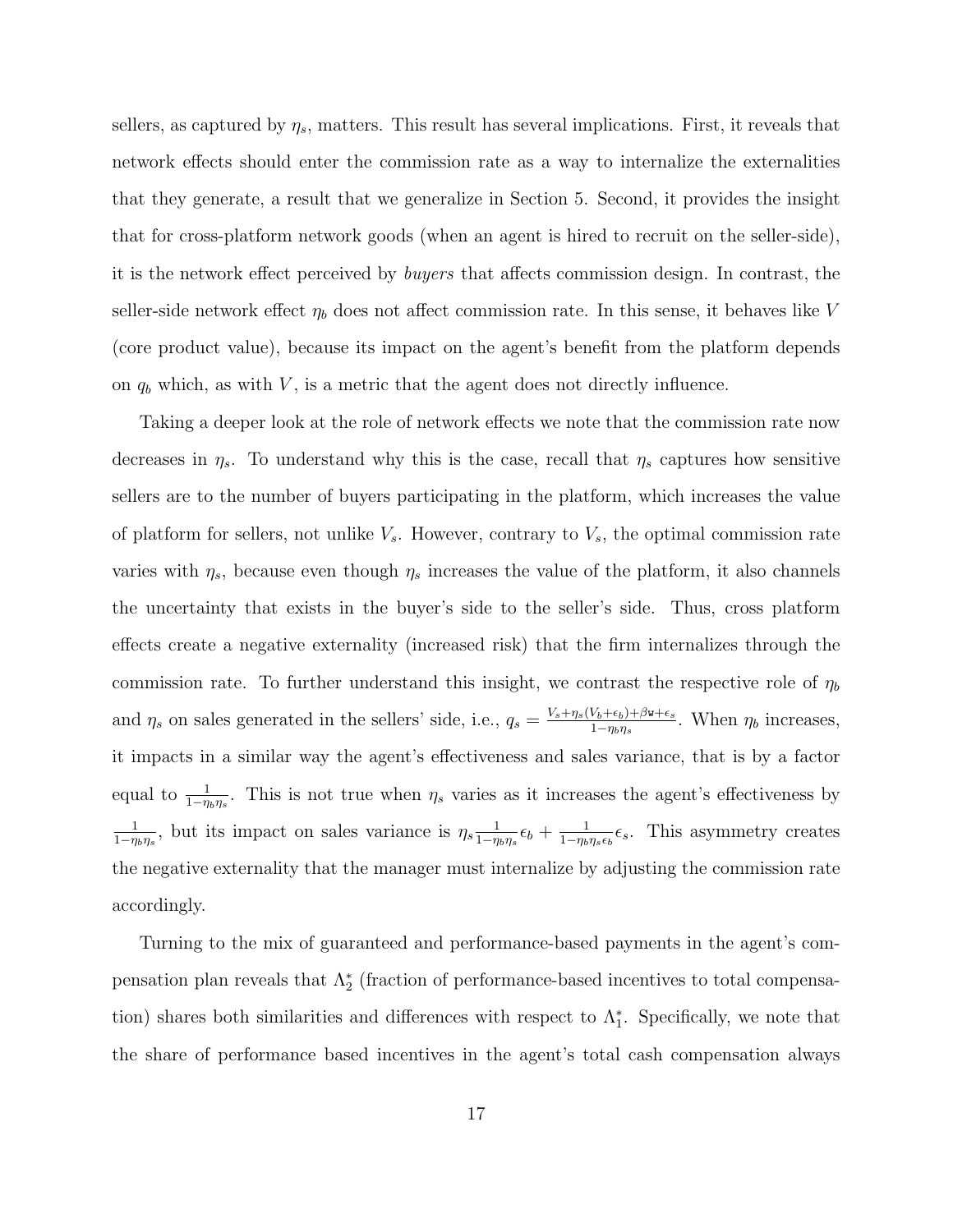increase as the stand-alone values increase and always decrease in the agent's risk aversion and sales variance, i.e.,  $\frac{\partial \Lambda_2^*}{\partial V_s} > 0$ ,  $\frac{\partial \Lambda_2^*}{\partial V_b} > 0$ ,  $\frac{\partial \Lambda_2^*}{\partial \sigma_s} < 0$  and  $\frac{\partial \Lambda_2^*}{\partial \sigma_b} < 0$ . Furthermore,  $\frac{\partial \Lambda_2^*}{\partial \eta_b} < 0$ , which also comports with the insight obtained from the network good case.

Yet,  $\Lambda_2^*$  contrasts with respect to  $\Lambda_1^*$  in that an increase  $\eta_s$  can lead to both an increase or a decrease in  $\Lambda_2^*$ . Why? Because an increase in  $\eta_s$  leads to two effects. It increases the value of the platform for buyers, as an increase in  $V_s$  would do, but it also increases sales uncertainty, which would comport as  $\frac{\partial \Lambda_2^*}{\partial \sigma_s}$  and  $\frac{\partial \Lambda_2^*}{\partial \sigma_b}$ .

### 4.2 Cross-Network Effects: Size and Split of Profits

Next we examine how the intensity of the two cross-network effects,  $\eta_s$  and  $\eta_b$ , affects the absolute value of the firm's profit (net of agent compensation) as well as the fraction of earnings that the firm shares with the agent. After replacing the optimal commission rate and salary in the firm's profit, we obtain that

$$
\Pi^* = \frac{V_s + \eta_s V_b}{1 - \eta_s \eta_b} + \frac{\beta^4 (1 - \eta_s \eta_b)^{-2}}{\beta^2 + \rho \left(\sigma_s^2 + \eta_s^2 \sigma_b^2\right)}.
$$
\n(17)

Furthermore, the share of sales revenues that should be allocated to sales force compensation is  $\Omega_2 = \frac{\alpha_0^* + \alpha_1^* q_s^*}{q_s^*}$ , i.e.,  $\Omega_2^* = \frac{\beta^4}{2(2\beta^4 - 2V_b h_1^2 \eta_s \rho + h_1(2(V_b h_1^2 \eta_s \rho + h_2^*)^2)}$  $\frac{\beta^4}{2(2\beta^4 - 2V_b h_1^2 \eta_s \rho + h_1(2(V_s \beta^2 + V_b \beta^2 \eta_s) + 2V_s h^2 \rho))}$ , where  $h_1 = 1 - \eta_b \eta_s$  and  $h_2 = \sigma_s^2 + \sigma_b^2 \eta_s^2$ . As a result, we obtain the following proposition.

**Proposition 5.** As  $\eta_b$  increases, both the firm's profit and the share of revenues allocated to compensating the salesforce increase. Formally  $\frac{\partial \Pi^*}{\partial \eta_b} > 0$  and  $\frac{\partial \Omega_2}{\partial \eta_b} > 0$ . However, increase in  $\eta_s$  may either increase or decrease the firm's profit and the share of revenues allocated to compensating the salesforce. Formally,  $\frac{\partial \Pi^*}{\partial \eta_s}$  and  $\frac{\partial \Omega_2}{\partial \eta_s}$  can be positive or negative.

The disparate effects of  $\eta_b$  and  $\eta_s$  can be explained by considering their role on the agent's compensation. Again, it is useful to compare with the direct network effects case. In that setting,  $\eta$  worked in step with  $Q$  (the agent's performance metric), thereby complementing the agent's own effort. Consequently, an increase in  $\eta$  yielded the firm higher profit despite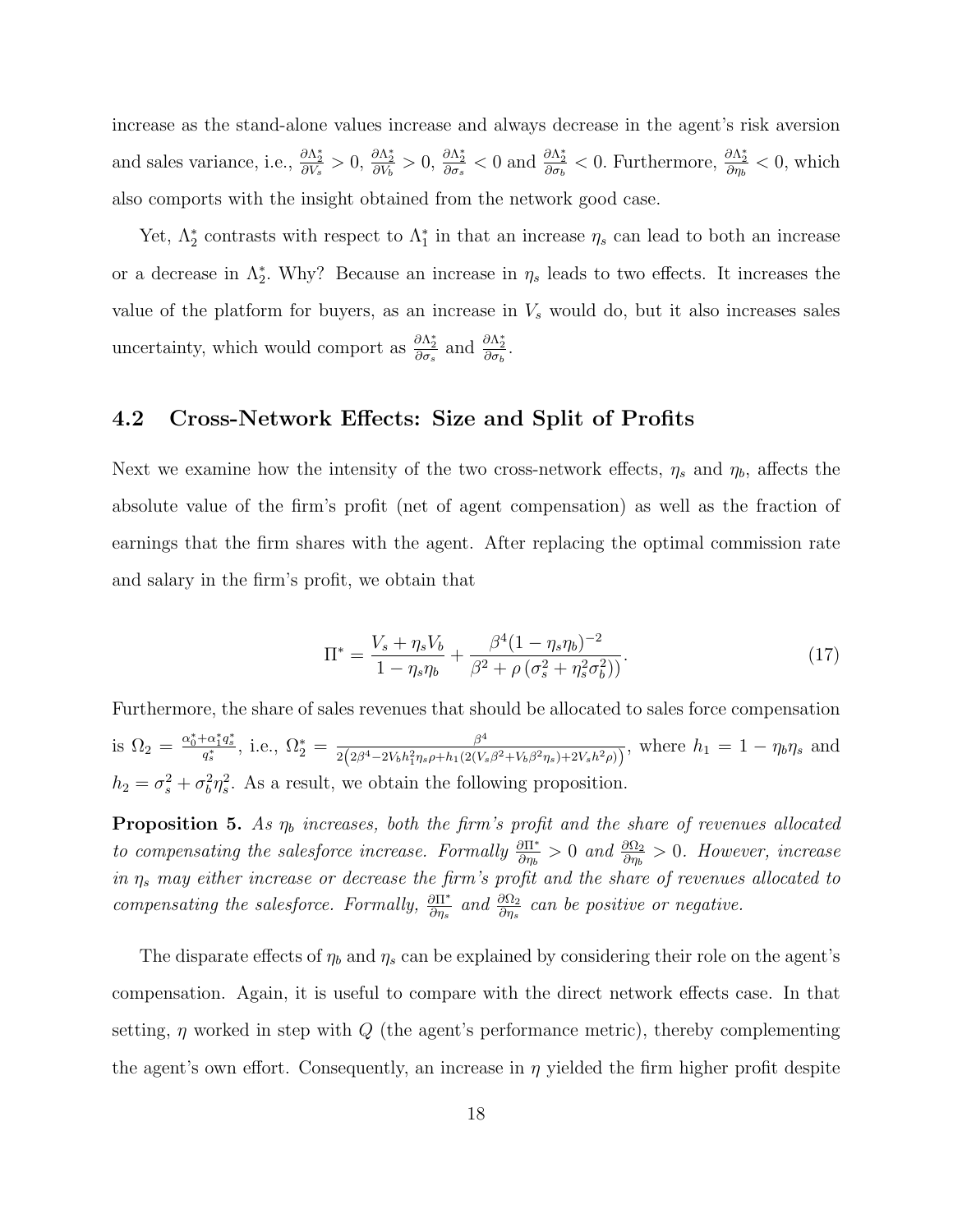passing on a greater share of earnings to the agent. For the two-sided networks case, it is  $\eta_b$  that works with the agent's performance metric,  $Q_s$ . Therefore, the effect of  $\eta_b$  on what share of earnings the firm passes to the agent, and the firm's eventual profit, parallels that of  $\eta$  under direct network effects.

The surprising part of this result is that the platform's profit can go down as  $\eta_s$  increases. The intuition for this insight comes from understanding that  $\eta_s$  works in conjunction with  $Q<sub>b</sub>$ , a metric that does not directly accounted for in the agent's compensation. As a result, the commission rate does not adequately internalize the negative externality generated by  $\eta_s$ , which is the augmented risk due sales uncertainty on the buyers' side, i.e.,  $\eta_s^2 \sigma_b^2$ .

To summarize, network effects create externalities that need to be internalized by the firm in the agent's compensation, i.e., they alter the agent's effectiveness and sales' risk structure. In the network good case, these externalities pertain to the same market and the firm can internalize these externalities with two control variables, i.e., the fixed salary and the commission rate. In the platform good case, network effects generate externalities that pertain to both sides of the platform, they increase the value of the platform for both sides, but also increase the variance on both sides of the market. Yet, despite the higher number of externalities, the firm has still only two control variables at its disposal. As result, it faces a situation where there are more externalities than control variables to internalize them, which explains why profit can go down as  $\eta_s$  increases.

In the next Section, we provide two extensions to our core model. The first extension investigates the use of two-sided compensation plans in the case of platform goods, which allows us to explore how having an additional control variable changes the agent's incentive compensation plan, but most importantly the firm's profit. In the second extension, we generalize our findings to more than one agent.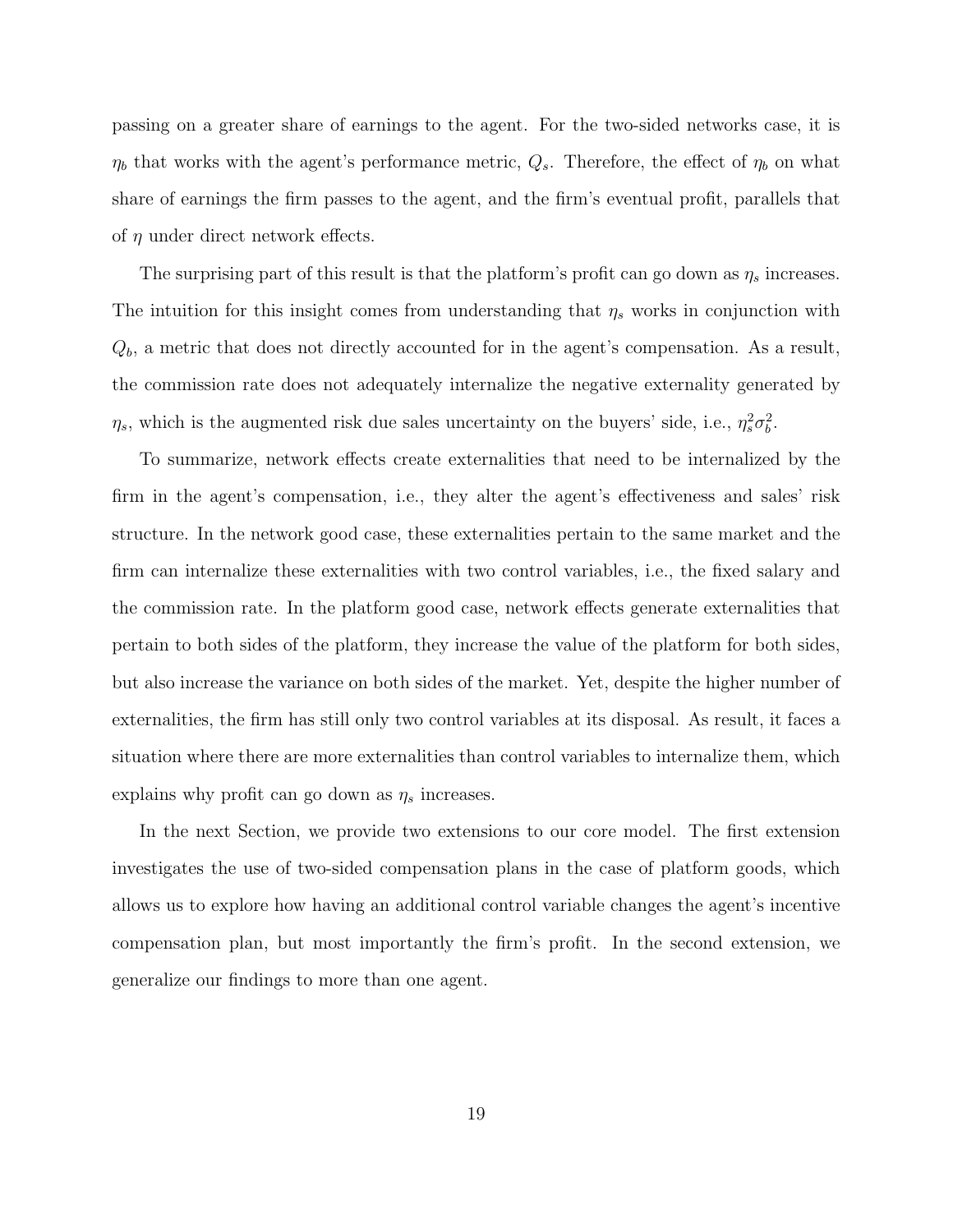### 5 Extensions

### 5.1 Two Sided Compensation Plan

We first investigate whether an agent hired tasked to recruit network participants on one side, i.e., the sellers' side, should be compensated based on the two outcome metrics  $q_s$  and  $q_b$ ? Will that help the firm achieve a better outcome? Or, can these benefits be achieved merely by setting a (possibly higher) single-sided commission rate, because it automatically internalizes cross-network effects? We examine this issue by developing a model which consists of a compensation plan with a cross-side commission rate  $\alpha_2$  in addition to the (previously introduced) guaranteed salary  $\alpha_0$  and same-side commission rate  $\alpha_1$ . Formally the commission structure is  $\omega(q_s, q_b) = \alpha_0 + \alpha_1 q_s + \alpha_2 q_b$ .

Following the same analysis pattern as in the previous sections, the agent's optimal effort under the two-sided compensation plan is

$$
\mathbf{w}^* = \beta \frac{\alpha_1 + \alpha_2 \eta_b}{1 - \eta_b \eta_s}.\tag{18}
$$

The inclusion of the second commission rate in the compensation plan means that the firm is willing to provide incentives to the agent for the "free customers." Specifically, the platform's profit function under the two commissions is

$$
\mathbb{E}[\Pi] = \frac{V_s + \eta_s V_b + \mathbf{w}}{1 - \eta_b \eta_s} - \left(\alpha_0 + \alpha_1 \frac{V_s + \eta_s V_b + \mathbf{w}}{1 - \eta_s \eta_b} + \alpha_2 \frac{V_s \eta_b + V_b + \eta_b \mathbf{w}}{1 - \eta_s \eta_b}\right),\tag{19}
$$

where  $\beta$  has been normalized to 1. The manager determines the optimal commission rates to maximize the firm's profit, subject to the agent's IC and IR conditions. As a result we obtain the following proposition.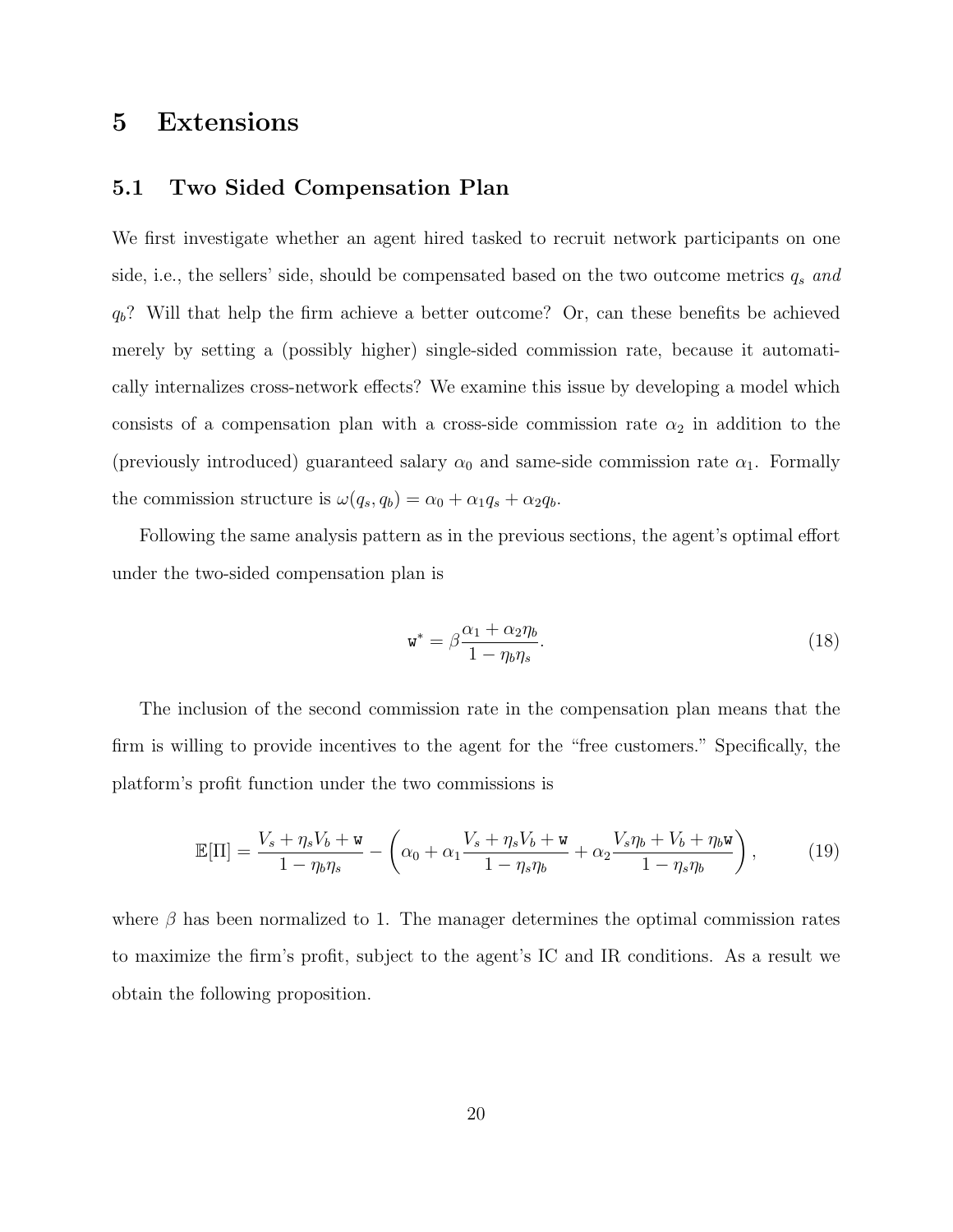**Proposition 6.** The optimal commission rates are such that  $\alpha_2^* = -\alpha_1^* \eta_s$ , where

$$
\alpha_1^* = \frac{1}{(1 - \eta_s \eta_b)(1 + \rho \sigma_s^2)}.\tag{20}
$$

This new proposition delivers four important insights. First, it reveals that the commission rate on the side of the "free customers" (i.e., buyers) is negative, which means that the agent has to pay to play. This insight echoes a similar finding when price is the main lever of control, that is, the firm should "subsidize" one side at the expense of the other one. Note that such an arrangement is not uncommon, for instance real estate agents often pay brokers who provide a platform to access buyers and sellers. The second insight is that the agent's commission on the sellers' side, i.e.,  $\alpha_1$ , no longer depends on  $\sigma_b$ , which means that the performance based incentives provided to the agent now becomes independent from the risk of the buyer's side, whereas this was not the case under the one sided compensation plan. Third, we learn that  $\alpha_1$  increases in both  $\eta_s$  and  $\eta_b$ . Together, these results comport with the intuition that by employing a two-sided compensation plan allows the firm can better internalize the externatlities generated by the network effects.

The firm's profit under the two sided compensation plan is  $\prod_{II}^* = \frac{V_s + V_b \eta_s}{1 - \eta_s \eta_b}$  $\frac{1}{(1-\eta_s\eta_b)} + \frac{1}{2(1+\rho\sigma_s^2)(1+\rho\sigma_s^2)}$  $\frac{1}{2(1+\rho\sigma_s^2)(1-\eta_b\eta_s)^2}.$ The shift from one-sided to two-sided performance-based incentives always increases the firm's profit, i.e.,  $\Pi_{II} - \Pi_{I} = \frac{\rho \sigma_b^2 \eta_s^2 (1 - \eta_s \eta_b)^{-2}}{2(1 + \rho \sigma_s^2)(1 + \eta_s^2 \rho \sigma_s^2 \sigma_b^2)}$  $\frac{\rho \sigma_0^2 \eta_s^2 (1-\eta_s \eta_b)^{-2}}{2(1+\rho \sigma_s^2)(1+\eta_s^2 \rho \sigma_0^2 \sigma_s^2)}$  is positive. More importantly,  $\Pi_{II}^*$  now increases in both  $\eta_s$  and  $\eta_b$ , eliminating the previous potential (under the one-sided plan) of a negative relationship between profit and intensity of cross platform effect. Hence, using a two-sided compensation plan is better as it allows the firm to fully benefit from network effects, contrary to the single-sided compensation plan.

#### 5.2 Multiple Agents

We now investigate compensation plans for situations where the manager assigns different salespeople to serve distinct customer segments or territories. Our multi-agent framework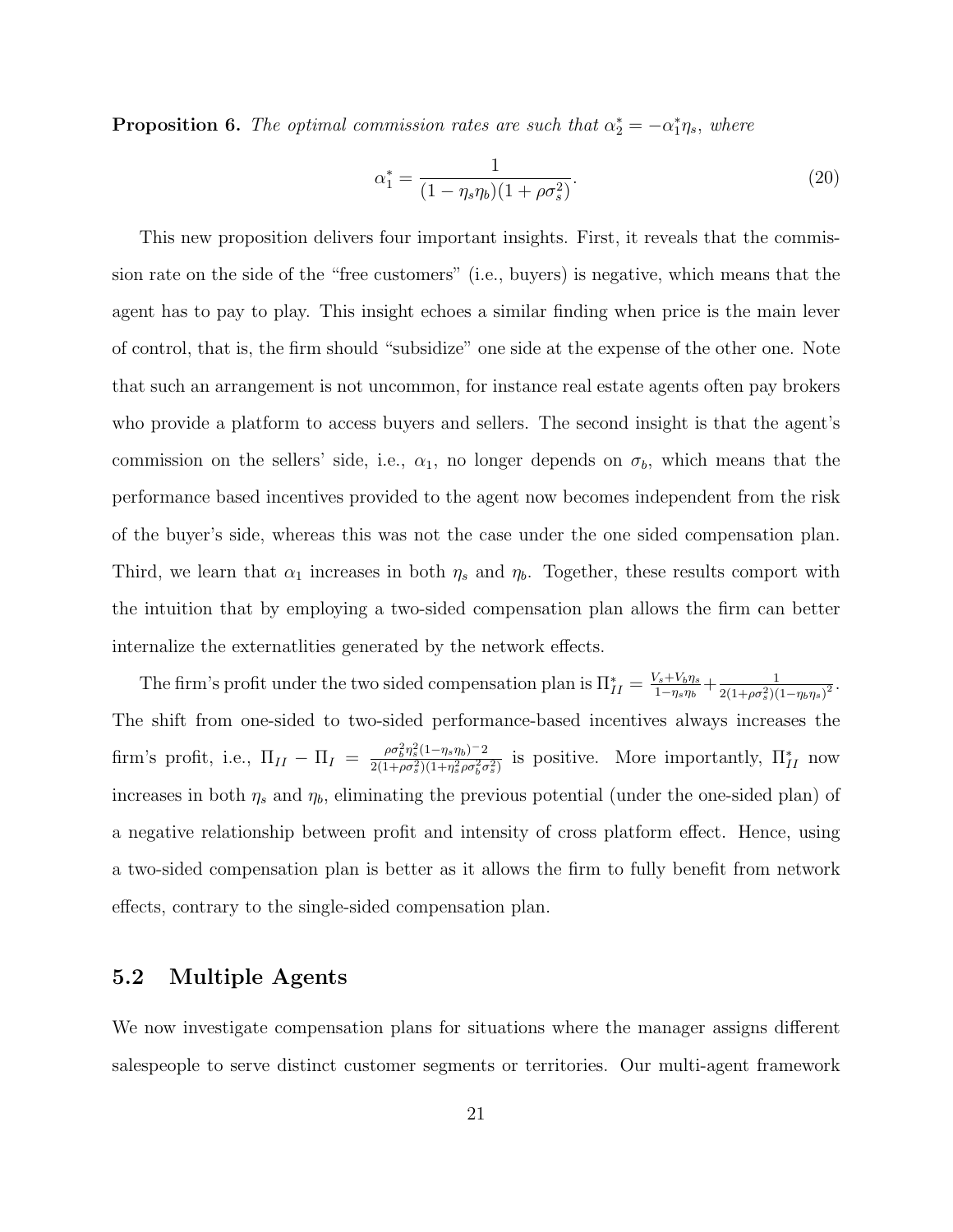is that each agent  $i \in \{1,2\}$  is assigned a specific sales territory i. Sales in this territory are driven by the stand alone value of the platform  $(V)$ , the agent's effort and effectiveness ( $w_i$  and  $\beta_i$ , respectively), demand shocks ( $\epsilon_i$  are Normally distributed with mean zero and variance  $\sigma_i^2$ )), and finally network effects,  $(=\eta \sum_{i=1}^2 Q_i^e)$ . The "network" is the same as before, i.e., the entire set of user participants across sales territories.

The agent is compensated with a fixed salary  $\alpha_0$  plus a commission that depends on the sales metric  $Q_i$ . Thus, in this framework, each agent's effort exerts a positive externality on the other agent's compensation throug the size of the network. For the case of one-sided network goods with direct network effects only, the sales equation is

$$
Q_i = V + \beta_i \mathbf{w}_i + \eta \left( Q_1^e + Q_2^e \right) + \epsilon_i, \tag{21}
$$

Similarly, in the platform good case, we assume that the firm's business is divided into two different segments on the sellers' side, i.e.,  $i = \{1, 2\}$ , each served by a dedicated agent, such that

$$
Q_{si} = V_s + \eta_s Q_b + \beta_i \mathbf{w}_i + \epsilon_{si}.
$$
\n(22a)

In the above equation, we assume that the standalone values are the same across the two segments, and each segment only differs on two dimensions, namely, the agent's effort and effectiveness, i.e.,  $\beta_i w_i$ , and unobservable demand shocks, i.e.,  $\epsilon_{si}$ , which are Normally distributed with zero mean and variance  $\sigma_{si}^2$ . Conversely, the demand function on the buyers' side becomes

$$
Q_b = V_b + \eta_b (Q_{s1} + Q_{s2}) + \epsilon_b, \tag{23}
$$

Assuming rational expectations in both the network good case and the platform case, we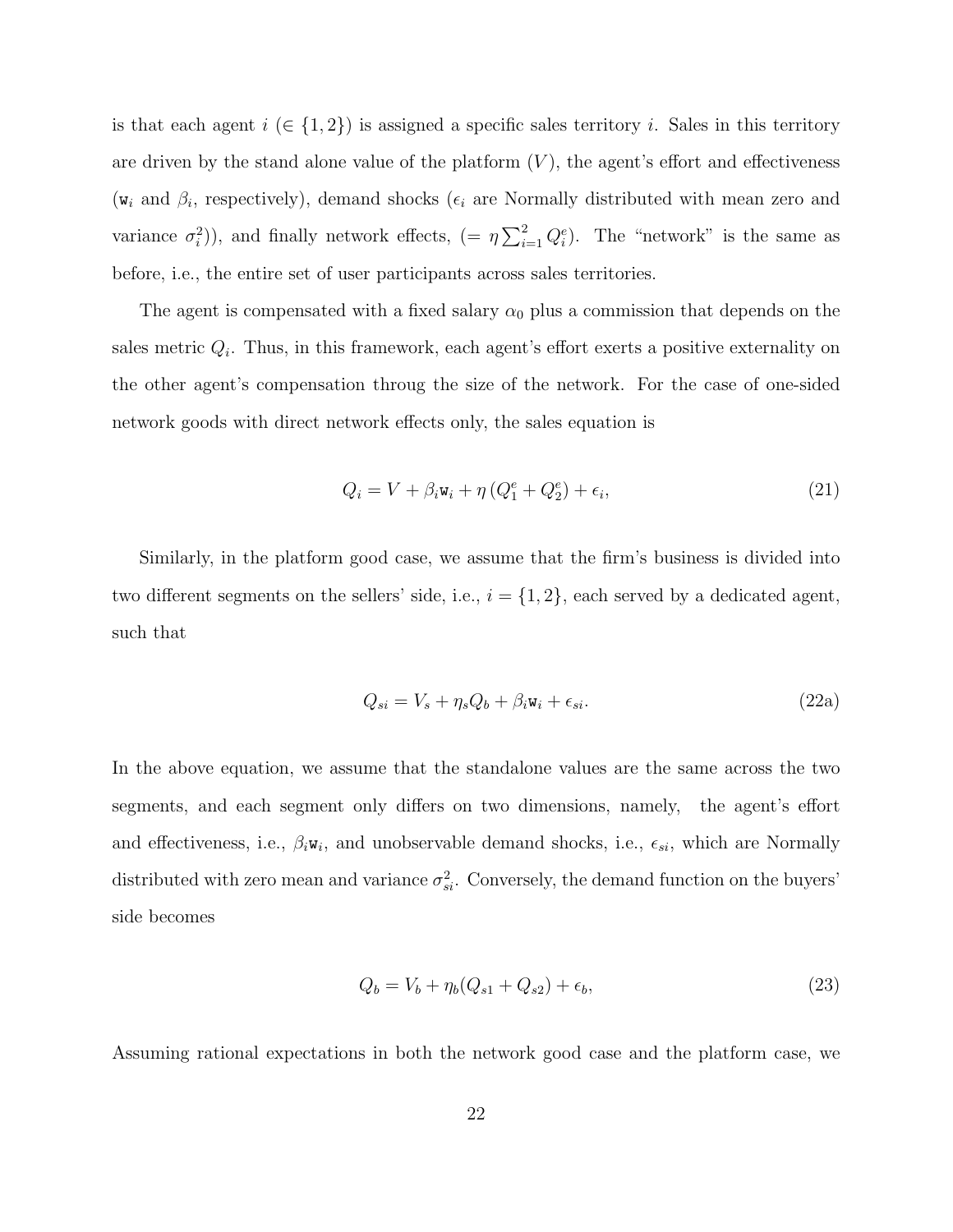obtain the equilibrium demands, agents' optimal effort strategies and obtain the optimal commissions rates that maximize profits under the agents' IC and IR conditions. Combining these solutions with the ones from the previous sections (with a single agent) we furnish the following table to compare and contrast the optimal incentive strategies for agents selling goods characterized by network effects.

| Table 1: Optimal Commission Rates |                                                                    |                                                                                                                                            |
|-----------------------------------|--------------------------------------------------------------------|--------------------------------------------------------------------------------------------------------------------------------------------|
|                                   | One Agent                                                          | Two Agents                                                                                                                                 |
| <b>Traditional Good</b>           | $\frac{\beta^2}{\beta^2 + \rho \sigma^2}$                          | $\frac{\beta^2}{\beta^2 + \rho \sigma^2}$                                                                                                  |
| Network Good                      | $\frac{\beta^2}{\beta^2 + \rho \sigma^2}$                          | $\frac{\beta^2(1-\eta)}{\beta^2(1-\eta)^2 + \rho(1-2(1-\eta)\eta)\sigma^2}$                                                                |
| Platform Good                     | $\frac{\beta^2}{\beta^2 + \rho(\sigma_s^2 + \sigma_h^2 \eta_s^2)}$ | $\beta^2(1-\eta_b\eta_s)$<br>$\sqrt{\beta^2(1-\eta_b\eta_s)^2+\rho(\sigma_s^2(1-\eta_b\eta_s)^2+\eta_s^2(\sigma_s^2\eta_b^2+\sigma_h^2))}$ |

The main insight from this table is that considering two agents alters the way network effects shape the design of compensation plans. For single-sided network goods, we show that the intensity of network effects does impact the optimal commission rate, even though such influence was absent when one agent managed the entire selling effort. Platform goods exhibit a similar contrast:  $\eta_b$  now influences the optimal commission rate, even though it did not in the case of a single agent.

The intuition for these findings ensues from how the firm deploys certain instruments available to it (fixed salary and commission) in response to the externalities created by network effects. Specifically, the firm's response must now take into account the externalities that are created between agents, in addition to the externalities within or across markets. Consider for example the platform good case. Here, the effort of an agent has three effects on equilibrium sales. First, it has a direct effect on sales in his own market, which comports with traditional good, i.e., as his selling effectiveness increases, he works more. The second effect comes though increasing the size of the network on his end of the market, which also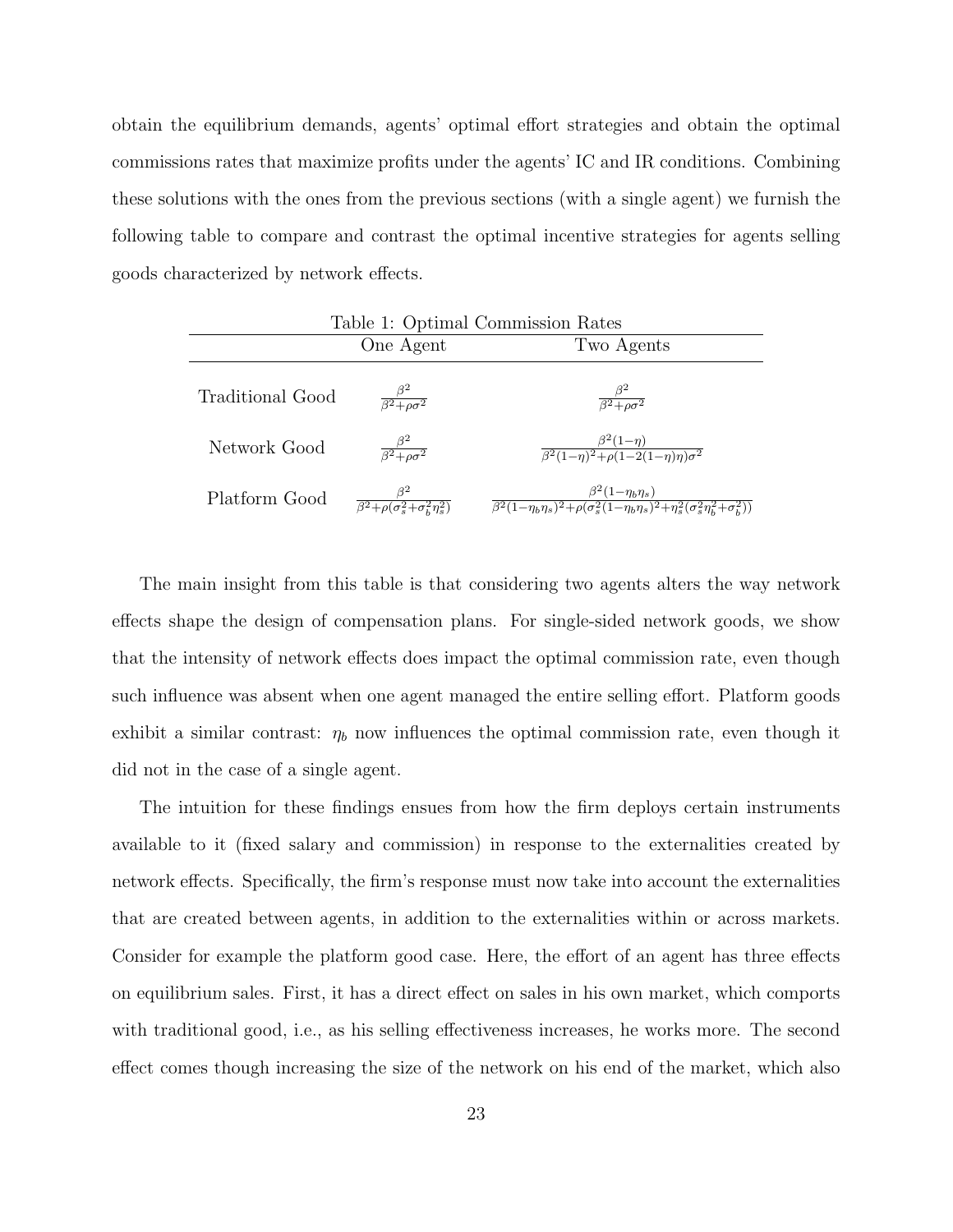triggers more effort as his selling effectiveness is enhanced by  $\eta_{si}$  as analyzed in Section 3. Finally, the third effect comes from the other market. As agent 1 works more, he increases  $q_{s1}$ , which in return increases the value of the platform good for buyers. As a result, agent 1's effort in market 1 increases the value of the platform as well for sellers in market 2, which brings more sellers in this market. This creates a feedback loop since this effect then bring more buyers in, which consequently will increase even more sales in market 1 as well. At the same time, this feedback loop also brings more risk, which necessitates to adjust the commission rate accordingly. A similar reasoning applies to the network good case.

## 6 Conclusion

Platforms are an exciting aspect of business today. The positive feedback created by network effects, the immense popularity of many new platforms, e.g., Facebook, and excellent financial indicators, have created enormous interest this business model. However, setting up platforms and securing participation of key players, is difficult and requires concerted selling effort. To our knowledge, the present paper is the first to examine selling strategy and salesforce incentives for platforms and network goods. Our analysis demonstrates that the existence of network effects indisputably alters the management of sales force compensation plans.

There are three driving forces in economic analysis of selling strategies for platforms. First, to some extent, network goods "sell automatically," increasing the agent's mean reward relative to effort. Second, and conversely from the firm's perspective, network effects make the agent more productive and every unit of compensation earns higher rewards for the firm. Third, network effects increase the volatility of market outcomes. Therefore, salesforce incentives—which inherently employ market outcomes—have to be adjusted for not only sales agents' and the firm's inherent rewards, but also for the additional risk placed on the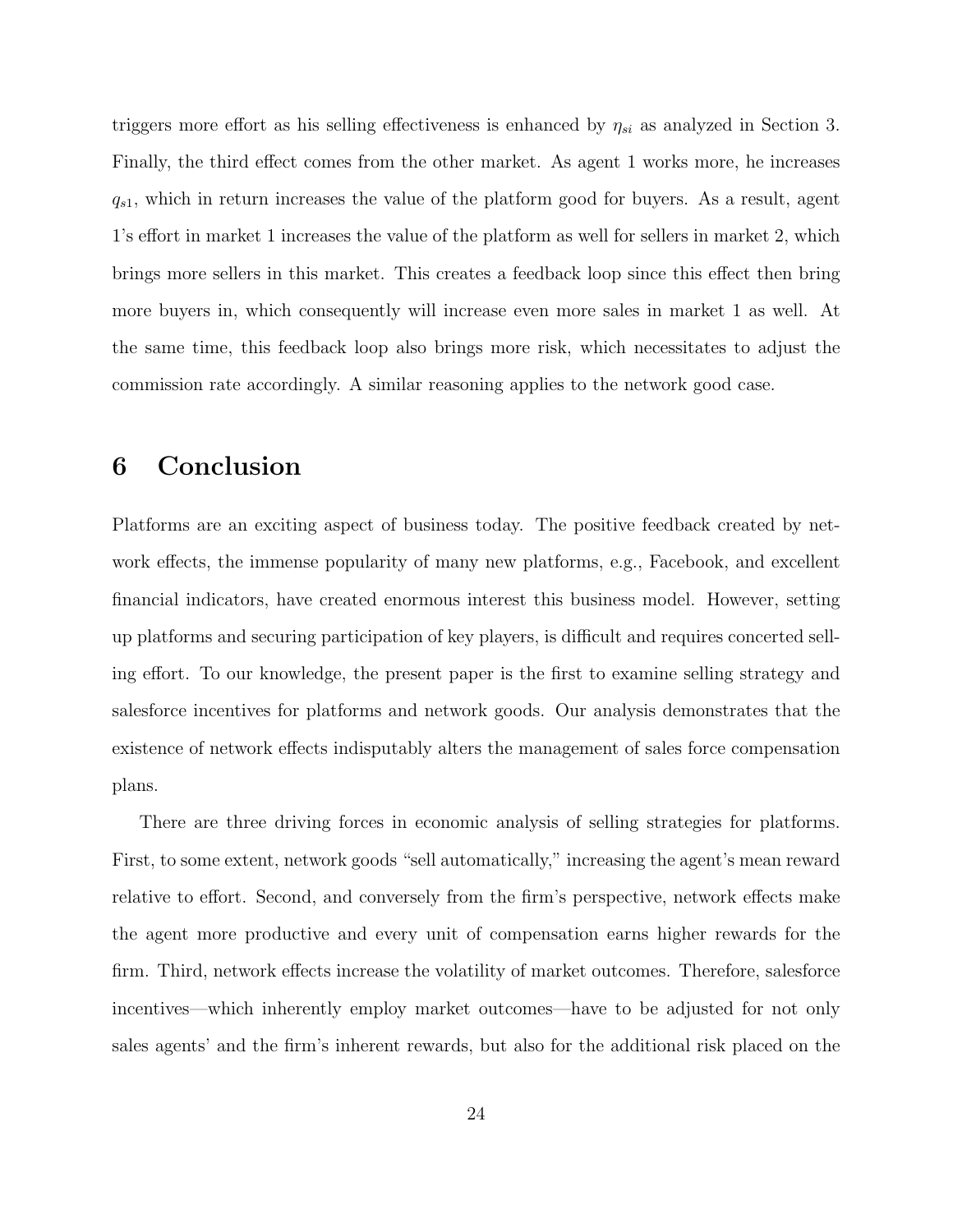sales agent due to higher volatility in outcomes. Mixing the three forces produces novel results.

First, for one-sided network goods, the effect of direct network effects is unequivocally positive, resulting in a win-win situation despite additional risk. Both the agent's compensation and the firm's profit increase in intensity of network effects. However, the optimal compensation design is altered, shifting more towards guaranteed compensation and away from commission, with the commission rate itself independent of the intensity of network effects. Moreover, the firm must give up a higher share of its profit as network effects increase. The bottomline, though, is that with two levers (fixed and incentive salary) the firm can benefit from increased externalities that occur as the intensity of direct network effects increases.

Second, for two-sided network goods, externalities are created by two distinct crossplatform network effects. We study a compensation plan in which the agent is rewarded for sales on the side the agent is tasked with recruiting. We find several interesting insights regarding how cross-network effects influence optimal plan design and profitability. Unlike the case of direct network effects, now the commission rate does depend on the intensity of cross-network effects, i.e, it decreases as  $\eta_s$  (which measures how much sellers value the buy-side network) increases, and is independent of  $\eta_b$ . The agent's optimal effort, however, depends on both parameters, i.e.,  $\eta_b$  positively impacts the agent's optimal effort, but  $\eta_s$ does so only when  $\eta_b$  is high enough. Finally, the firm's profit is no longer monotonic in  $\eta_s$ , i.e., surprisingly, it can reduce when  $\eta_s$  is high enough. This happens because higher outcome volatility forces the firm to substantially raise the agent's guaranteed salary in order to compensate for the agent's risk.

Third, this potentially negative relationship between strength of network effects and the firm's profit motivates consideration of an alternate plan in which commission rates are linked to outcomes on both the seller (or paying) side, i.e., the one that the agent is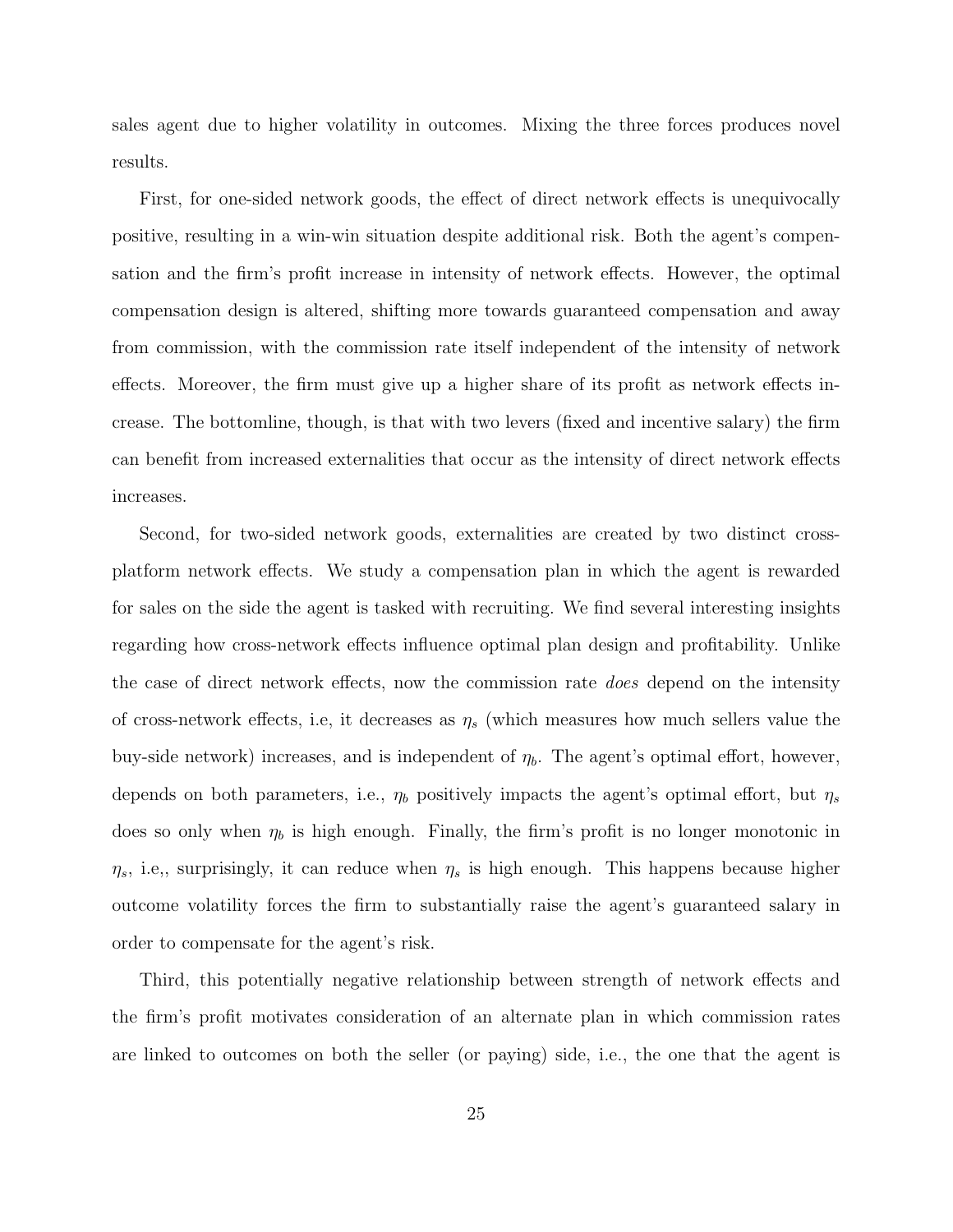responsible for, and the buyer (or free) side. Although the agent does not directly recruit buyers, his effort will impact buyer participation through the cross-market effect. Crucially, this two-sided compensation structure gives the firm one extra lever with which to manage the externalities created by the two cross market effects. We show that this compensation strategy creates an always-positive relationship between strength of network effects and the firm's profit, and it dominates compensation plans based only on the paying side.

With these results in place, our work creates possibilities for future research. For instance, it would be useful to endogenize the platform's standalone quality  $V$  and intensity of network effects, to explore the optimal design of platforms when selling them requires hiring sales agents under moral hazard. Second, considering price as well as personal selling would be crucial to see how moral hazard can change known pricing strategies for platform. Finally, managers use other marketing instruments such as advertising to grow the platform, often using different instruments on different sides. Hence, considering more than one marketing instruments would be valuable to design marketing budgeting and allocation strategies

## References

- Albers, Sönke and Murali K. Mantrala (2008). "Models for Sales Management Decisions". Handbook of Marketing Decision Models B. Wierenga Editor, Springer.
- Bakos, Yannis and Evangelos Katsamakas (2008). "Design and Ownership of Two-Sided Networks: Implications for Internet Platforms". Journal of Management Information Systems 25.2, pp. 171–202.
- Basu, Amiya K., Rajiv Lal, V. Srinivasan, and Richard Staelin (1985). "Salesforce Compensation Plans: An Agency Theoretic Perspective". Marketing Science 4.4, pp. 267–291.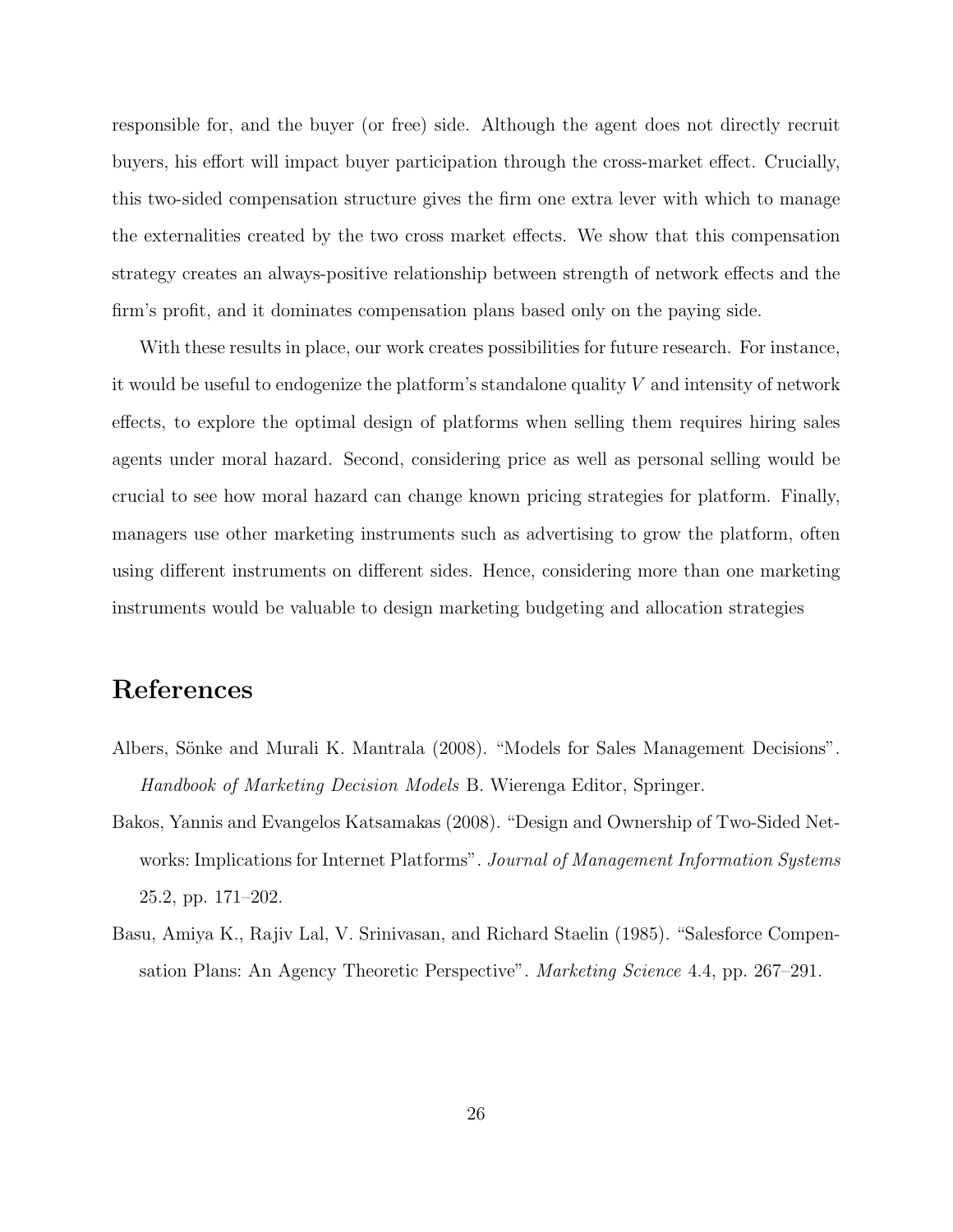- Bhargava, Hemant K. (2014). "Platform technologies and network goods: insights on product launch and management". Information Technology and Management 15.3, pp. 199–209. issn: 1385-951X.
- Bhargava, Hemant K. and Vidyanand Choudhary (2004). "Economics of an information intermediary with aggregation benefits". Information Systems Research 15.1, pp. 22–36.
- Bhargava, Hemant K., Daewon Sun, and Byung Cho Kim (2013). "Commercialization of Platform Technologies: Launch Timing and Versioning Strategy". Production and Operations Management 22.6, pp. 1374–1388.
- Bolton, Patrick and Mathias Dewatripont (2005). *Contract Theory*. MIT Press Books. The MIT Press.
- Chakravorti, Sujit and Roberto Roson (2006). "Platform competition in two-sided markets: The case of payment networks". Rev. Network Econ. 5.1.
- Coughlan, Anne T. and Kissan Joseph (2012). "Sales Force Compensation: Research Insights and Research Potential". *Handbook of Business-to-Business Marketing* Gary L. Lilien and Rajdeep Grewal Editors, pp. 473–495.
- Coughlan, Anne T. and Subrata K. Sen (1989). "Salesforce Compensation: Theory and Managerial Implications". *Marketing Science* 8.4, pp. 324–342.
- Dou, Y., M. F. Niculescu, and D. J. Wu (2013). "Engineering optimal network effects via social media features and seeding in markets for digital goods and services". *Information* Systems Research 24.1, pp. 164–185.
- Eisenmann, Thomas R., Geoffrey Parker, and Marshall Van Alstyne (2006). "Strategies for two-sided markets". Harvard Business Review 84.10, pp. 92–101.
- $-$  (2011). "Platform Envelopment". *Strategic Management Journal* 32.12, pp. 1270–1285.
- Farrell, Joseph and Paul Klemperer (2007). "Coordination and Lock-In: Competition with Switching Costs and Network Effects (Chapter 31)". In: Handbook of Industrial Organization. Ed. by M. Armstrong and R. Porter. Vol. Volume 3. Elsevier, pp. 1967–2072.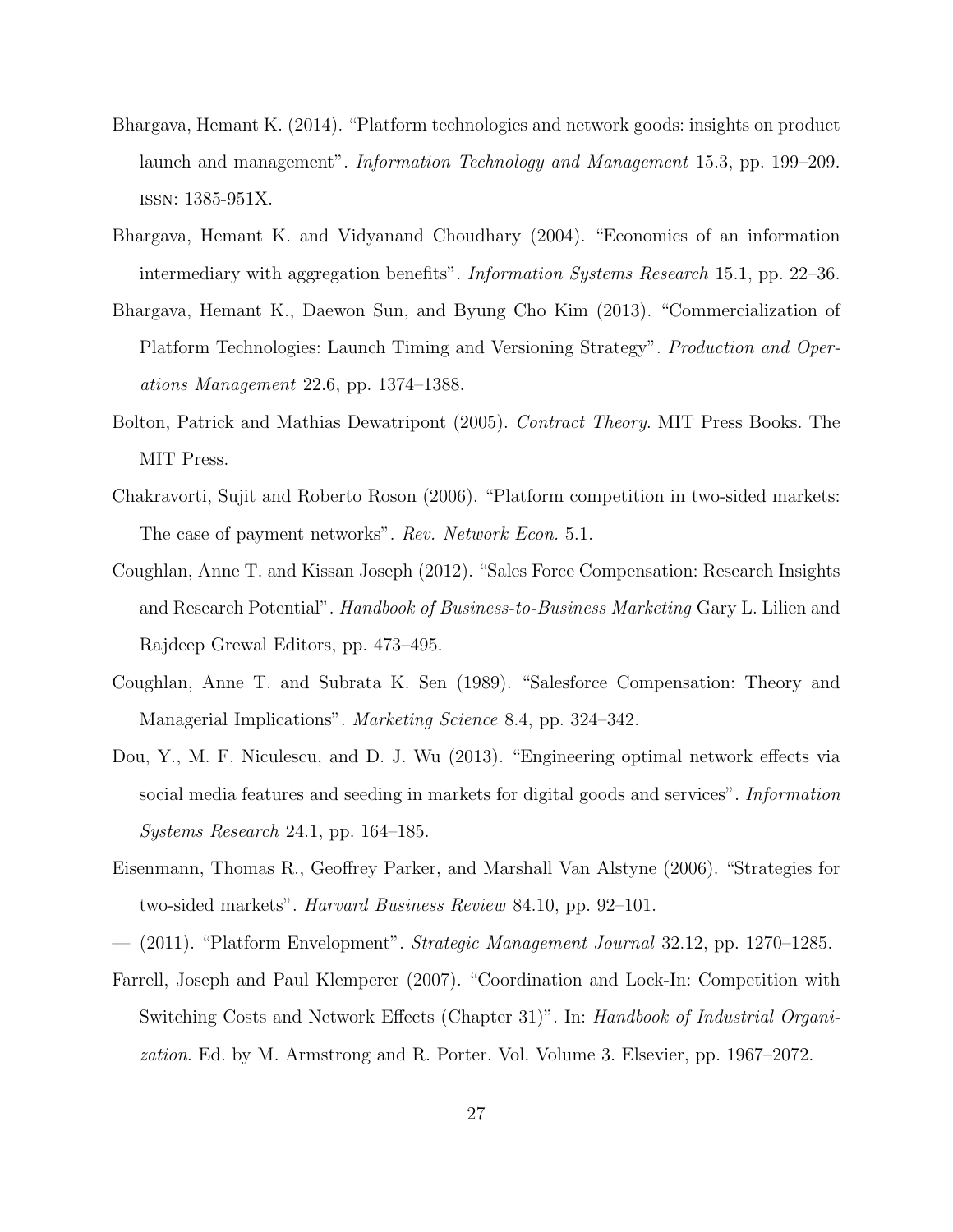Hagiu, Andrei (2007). "Merchant or two-sided platform?" Rev. Network Econ. 6.2.

- Holmstrom, Bengt and Paul Milgrom (1987). "Aggregation and Linearity in the Provision of Intertemporal Incentives". Econometrica 55.2, pp. 303–328.
- Jain, Sanjay (2012). "Self-Control and Incentives: An Analysis of Multiperiod Quota Plans". Marketing Science 31.5, pp. 855–869.
- Jing, Bing (2007). "Network Externalities and Market Segmentation in a Monopoly". Economic Letters 95, pp. 7–13.
- Joseph, Kissan and Manohar U. Kalwani (1995). "The Impact of Environmental Uncertainty on the Design of Salesforce Compensation Plans". Marketing Letters 6.3, pp. 183–197.
- Joseph, Kissan and Alex Thevaranjan (1998). "Monitoring and Incentives in Sales Organizations: An Agency-Theoretic Perspective". Marketing Science 17.2, pp. 107–123.
- Katz, Michael L. and Carl Shapiro (1992). "Product Introduction with Network Externalities". The Journal of Industrial Economics 40.1, pp. 55–83.
- Krishnamoorthy, Anand, Sanjog Misra, and Ashutosh Prasad (2005). "Scheduling Sales Force Training: Theory and Evidence". International Journal of Research in Marketing 22, pp. 427–440.
- Lal, Rajiv and V. Srinivasan (1993). "Compensation Plans for Single- and Multi-Product Salesforces: An Application of the Holmstrom-Milgrom Model". Management Science 39.7, pp. 777–793.
- Lee, Y. and G.C. O'Connor (2003). "New product launch strategy for network effects products". Journal of the Academy of Marketing Science 31.3, 241fffdfffd–255.
- Liu, H. and P.K. Chintagunta (2009). "Pricing under network effects". In: Handbook of pricing research in marketing. Edward Elgar Publishing, Inc., MA, USA, pp. 435–450.
- Mantrala, Murali K., S¨onke Albers, Fabio Caldieraro, Ove Jensen, Kissan Joseph, Manfred Krafft, Chakravarthi Narasimhan, Srinath Gopalakrishna, Andris Zoltners, Rajiv Lal, and Leonard Lodish (2010). "Sales Force Modeling: State of the Field and Research agenda".